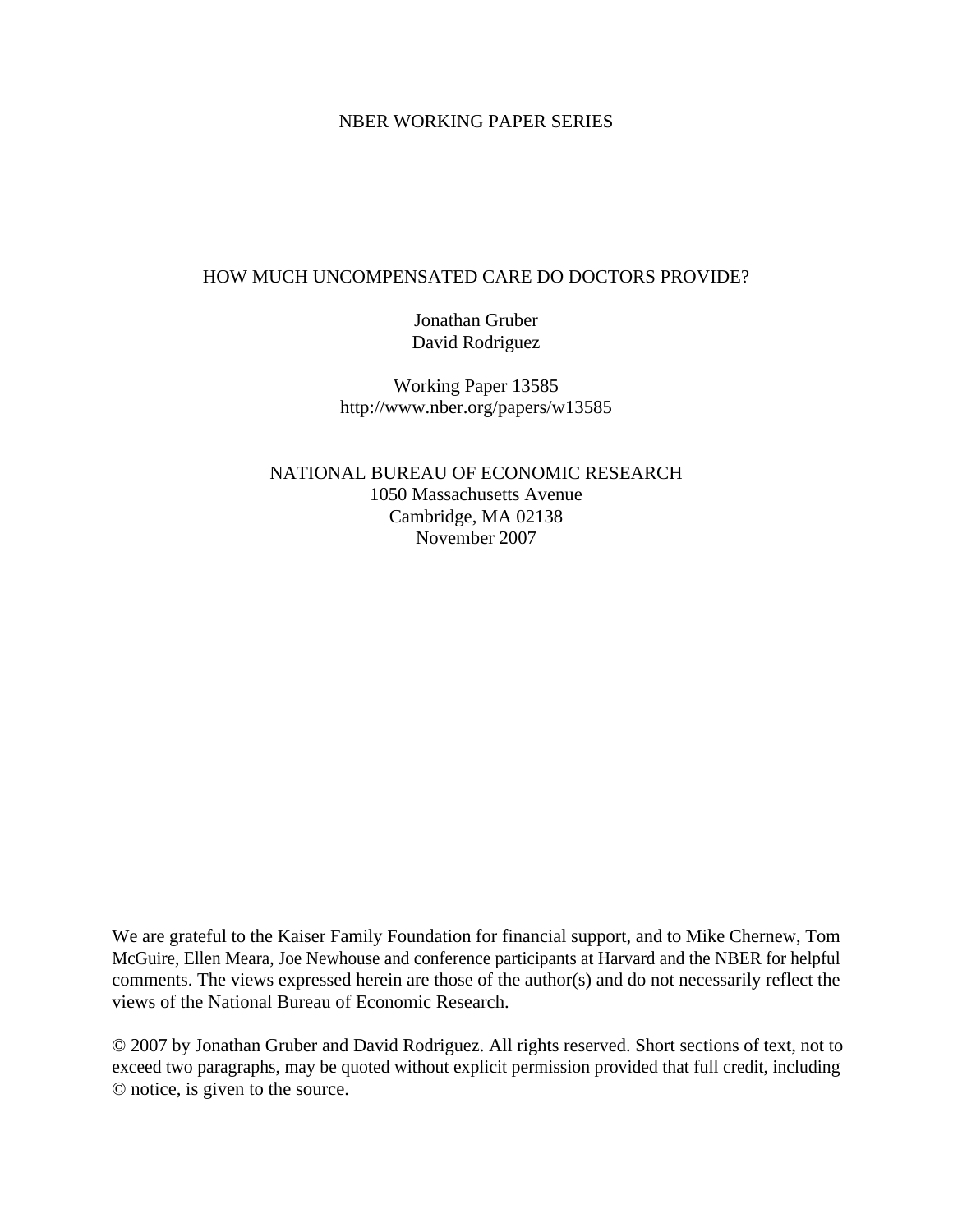How Much Uncompensated Care do Doctors Provide? Jonathan Gruber and David Rodriguez NBER Working Paper No. 13585 November 2007 JEL No. I1

# **ABSTRACT**

The magnitude of provider uncompensated care has become an important public policy issue. Yet existing measures of uncompensated care are flawed because they compare uninsured payments to list prices, not to the prices actually paid by the insured. We address this issue using a novel source of data from a vendor that processes financial data for almost 4000 physicians. We measure uncompensated care as the net amount that physicians lose by lower payments from the uninsured than from the insured. Our best estimate is that physicians provide negative uncompensated care to the uninsured, earning more on uninsured patients than on insured patients with comparable treatments. Even our most conservative estimates suggest that uncompensated care amounts to only 0.8% of revenues, or at most \$3.2 billion nationally. These results highlight the important distinction between charges and payments, and point to the need for a re-definition of uncompensated care in the health sector going forward.

Jonathan Gruber MIT Department of Economics E52-355 50 Memorial Drive Cambridge, MA 02142-1347 and NBER gruberj@mit.edu

David Rodriguez MIT Department of Economics E52-355 50 Memorial Drive Cambridge, MA 02142-1347 dvr@alum.mit.edu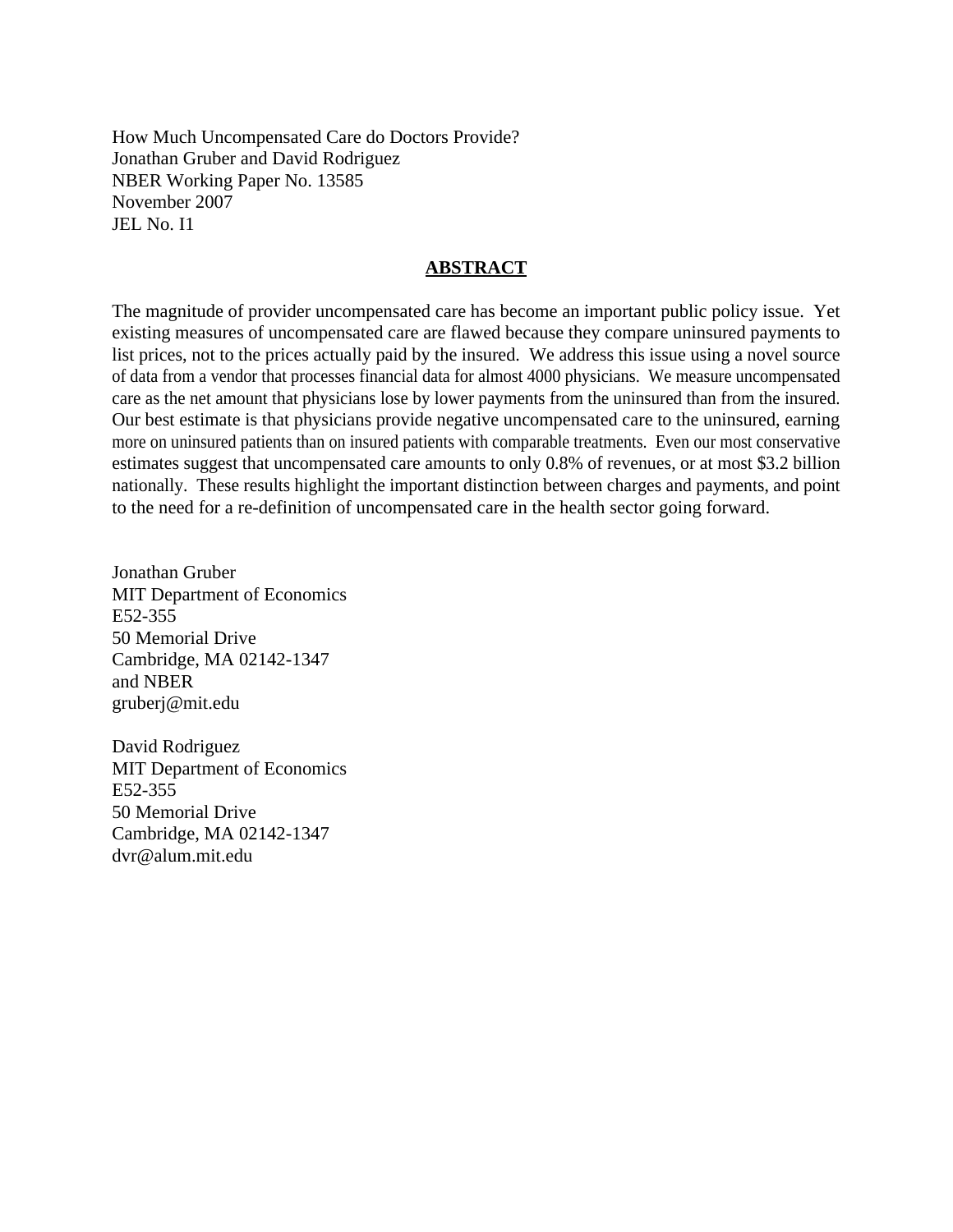The high and rising number of uninsured in the United States has led to increased concern about their access to health care. For many uninsured, the primary means of access is through uncompensated care from medical providers: care for which the uninsured are not billed, or which they receive at a substantial discount. The existence and magnitude of uncompensated care has become an important public policy issue. For example, attempts to use provider assessments to finance care for the insured (as recently enacted in the state of Massachusetts and debated in the state of California) are justified by the savings to providers from their reduced costs of caring for the uninsured. In this era of tight fiscal budget constraints at both the state and federal level, assessing the amount of funds that are potentially available from uncompensated care to finance broader health reform is critical.

 Previous studies have used different approaches to calculating the amount of uncompensated care. In 2006, the American Hospital Association (AHA) collected data from hospitals on the amount by which payments fell short of the costs of providing care. The AHA calculates that hospitals provided uncompensated care in 2005 equivalent to 5.6% of their costs for that year, or \$28.8 billion dollars. Cunningham and May (2006) collected data on physician uncompensated care by surveying physicians and asking them what share of their time was spent on charity care. They estimate that 68% of physicians provided charity care in 2004-2005, a significant decline from just eight years earlier, and that doctors spent on average 6.3% of their time on charity cases. Combining these two studies suggests that there may be over \$50 billion/year in uncompensated care provided in the U.S..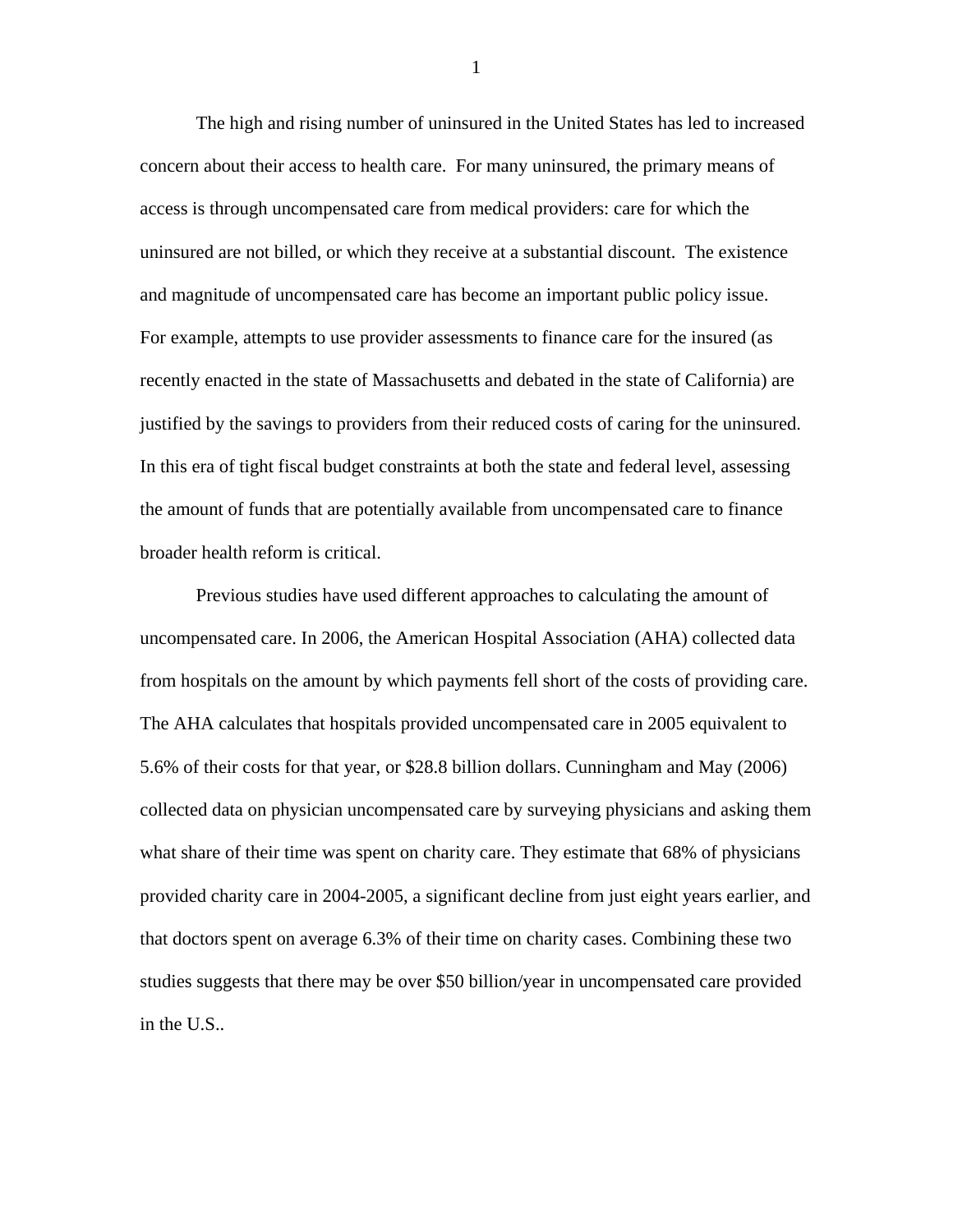The goal of our paper is to measure the cost to one part of the health care system, the office-based physician sector, of caring for the uninsured population. In contrast to previous studies, we do not compare payments by the uninsured to the prices that they are billed, but rather to the prices actually *paid* by insured patients. That is, we ask: compared to insured patients, how much less do uninsured patients pay for their care? The difference between what the insured pay and the uninsured pay is our definition of uncompensated care.

 Our approach differs from previous studies in two key ways. First, most studies determine the value of uncompensated care by looking at doctors' list prices. But since doctors negotiate deeply discounted rates with insurance companies (averaging 55% in our data), using list prices will overestimate the true amount of uncompensated care. Instead, we use data that allow us to determine what doctors actually receive on average for each procedure they do. For example, if an uninsured patient receives a procedure with a list price of \$200, but insurance companies would only pay that doctor \$90 on average, we say that patient received \$90 worth of care. If the patient paid nothing, we call that \$90 of uncompensated care.

 A second difference in our approach is that we allow uncompensated care to be negative. If an uninsured patient pays \$200 for a procedure for which an insurance company would pay that doctor \$90, then we say that patient received -\$110 of uncompensated care. This reflects the fact that a large fraction of the uninsured pay full list price (which is typically much greater than what an insured patient would pay), and a second large fraction of the population pay nothing. The total effect on a single doctor or the industry as a whole can be judged only by combining the effect of both groups.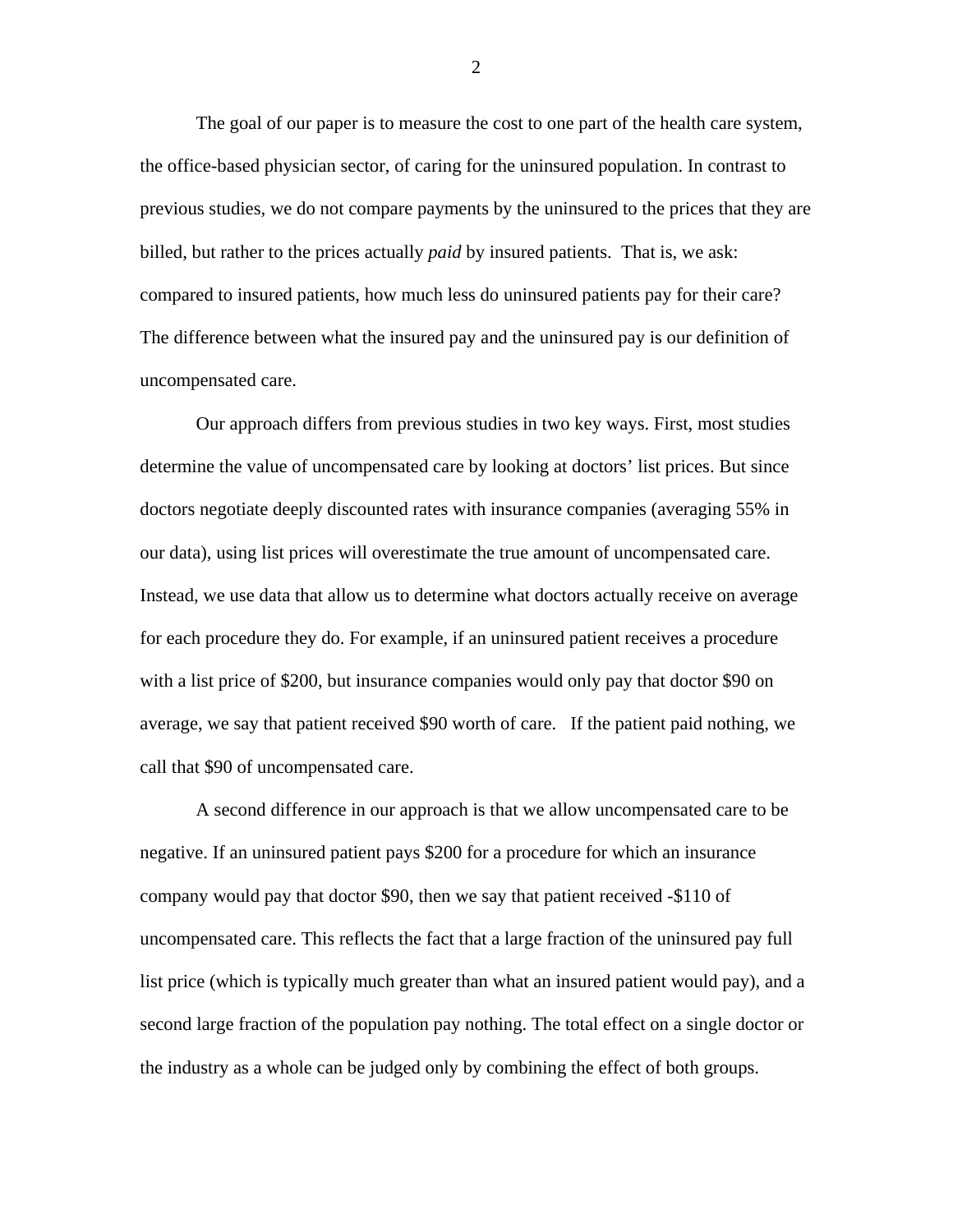Whether negative uncompensated care should be counted as an offset to positive uncompensated care depends on the goal of the exercise. One goal is to assess the aggregate amount of uncompensated care provided by physicians, which is used as an important yardstick by public policy makers. Our approach is consistent with this goal. Another goal would be to assess the share of physicians providing charity care, or the share of patients receiving such charity care. In this case, one might not want to use "negative" uncompensated care to offset positive charity care. We show alternative results below which address this perspective, and find that uncompensated care in the physician sector is still well below common estimates.

To estimate uncompensated care, we make use of a new data set that includes detailed financial records for nearly 4000 doctors and over 4 million patient visits, including 160k visits from uninsured patients. For every visit, we know: the patient's insurance coverage, the procedures done, the diagnoses justifying those procedures, the price charged, and how much the patient and insurance company paid against each charge.

 Our approach to uncompensated care gives results that are consistent with other studies when the same measurement approaches are used, yet dramatically different when our alternative measurement approach is used. Using our data, we estimate uncompensated care relative to *list* prices of 2.7% to 3.2% of physician revenues.

However, we believe this estimate of uncompensated care is wrong because it's based on list prices. If we instead look at the discounted rates which determine what doctors are actually paid, we get a very different picture. While about a quarter of visits by the uninsured result in no payment, almost two-thirds of uninsured patients pay more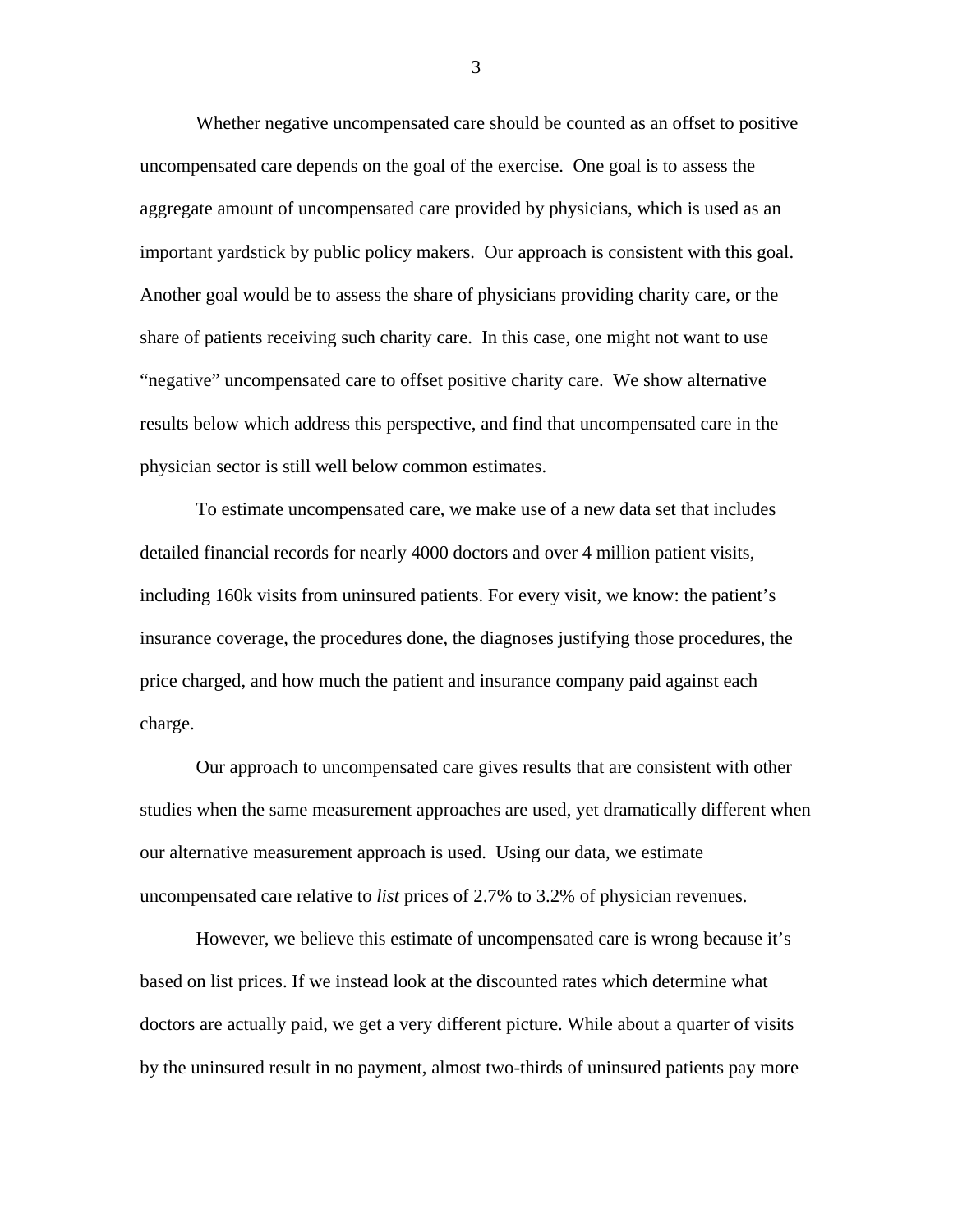for their care than insured patient, and often much more. And we find that the majority of physicians actually *make money*, on net, on their uninsured patients. On net, our best estimate of uncompensated care is -0.07%. That is, the average doctor earns slightly more on their uninsured patients than their insured patients. A more conservative estimate places uncompensated care at only about 0.8% of revenues, well below reported levels.

Our paper proceeds as follows. In Part I, we provide a brief background discussion on charity care in health care. Part II discusses our unique source of data and how we will use it to measure uncompensated care. Part III presents our results, while Part IV considers a host of potential biases to our findings and largely dismisses them. Part V concludes.

## **Part I: Background on Charity in the Health Care Sector**

#### *Hospital Charitable Care*

 Charitable care has long been a stated mission of hospitals. When the Hill-Burton Act was passed in 1946, non-profit hospitals were given federal funding in exchange for providing a "reasonable volume of services to persons unable to pay." The term "reasonable volume" was left unclear until 1979, when the minimum was defined as 3% of the hospital's expenses or 1/10th of the assistance provided by the federal government. Funding is no longer distributed under Hill-Burton, but any hospital that claims taxexempt status must document how it is providing a service to the community beyond what a profit-seeking business would provide. Again there are few hard requirements,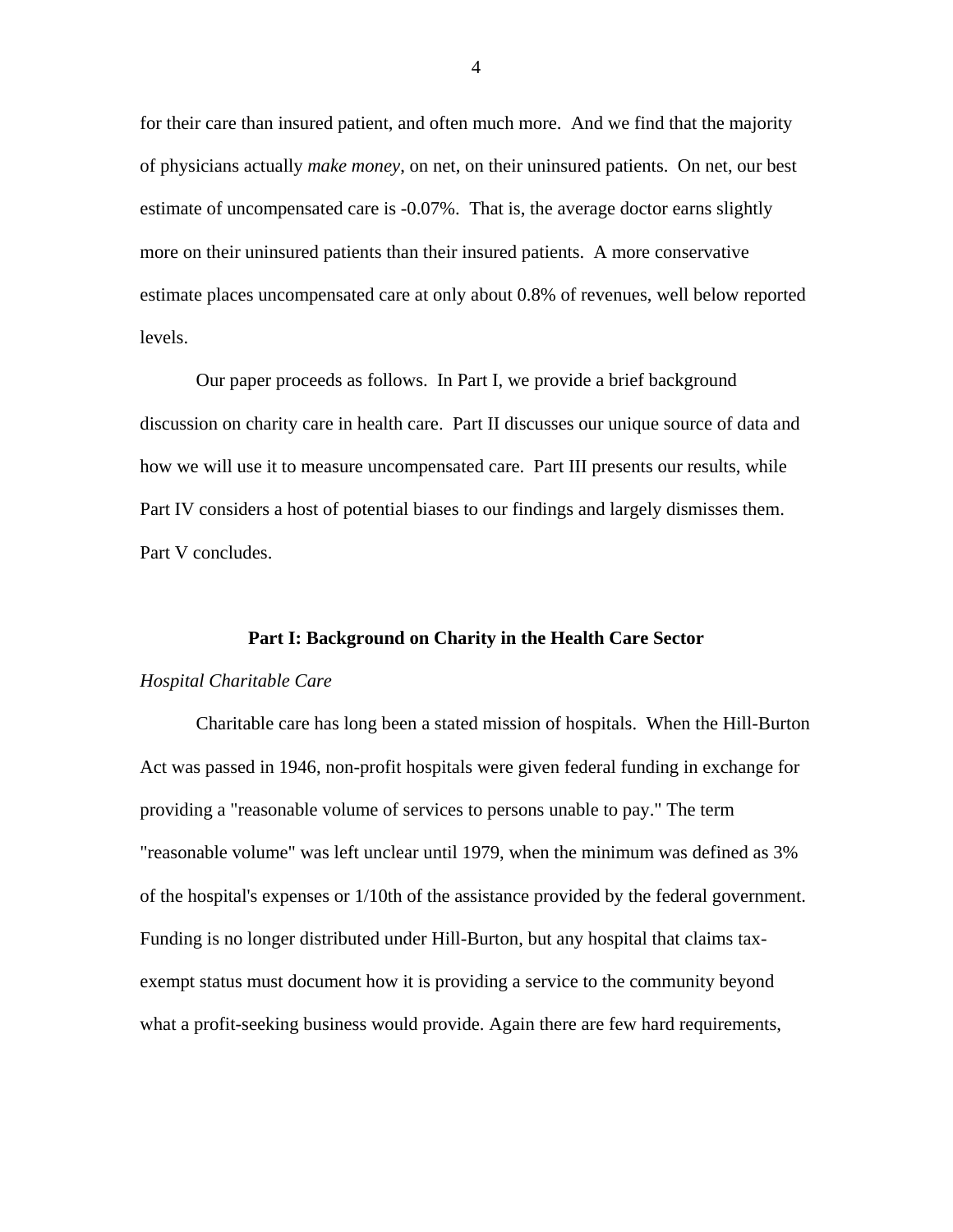and hospitals are free to draw on everything from free care to the health brochures they hand out in waiting rooms.

 The AHA performs a survey each year to calculate how much free and discounted care hospitals provide, and their data suggests hospitals have been providing a level of free or discounted care equal to 5-6% of revenue for the last 25 years. This number includes two groups of patients: (1) those who were given free or discounted care because the hospital determined they were unable to pay, and (2) patients who had the ability to pay, as determined by the hospital, but didn't pay (commonly called "bad debt"). When non-profit hospitals report their level of uncompensated care to government agencies, it's common for them to also combine the two types of patients.

 There is debate over whether hospitals should be allowed to include bad debt when calculating their level of charity care because there is substantial difference between offering a patient free care from the start and declaring care to be free only after the hospital (and collection agencies) have been unable to collect payment. Organizations like the Catholic Health Alliance argue that bad debt should be excluded when calculating charity care (Catholic Health Association, 2005), and they've held meetings with the IRS to argue for revised guidelines. The IRS appears to be moving in that direction. Steven T. Miller, The IRS' commissioner of the IRS' Tax Exempt and Government Entities Division, recently said "It's hard to see bad debt as charity care where collection actions or threats have been brought to bear in the area" (Healthcare Financial Management, 2007). The IRS expects to release revised guidelines later in 2007.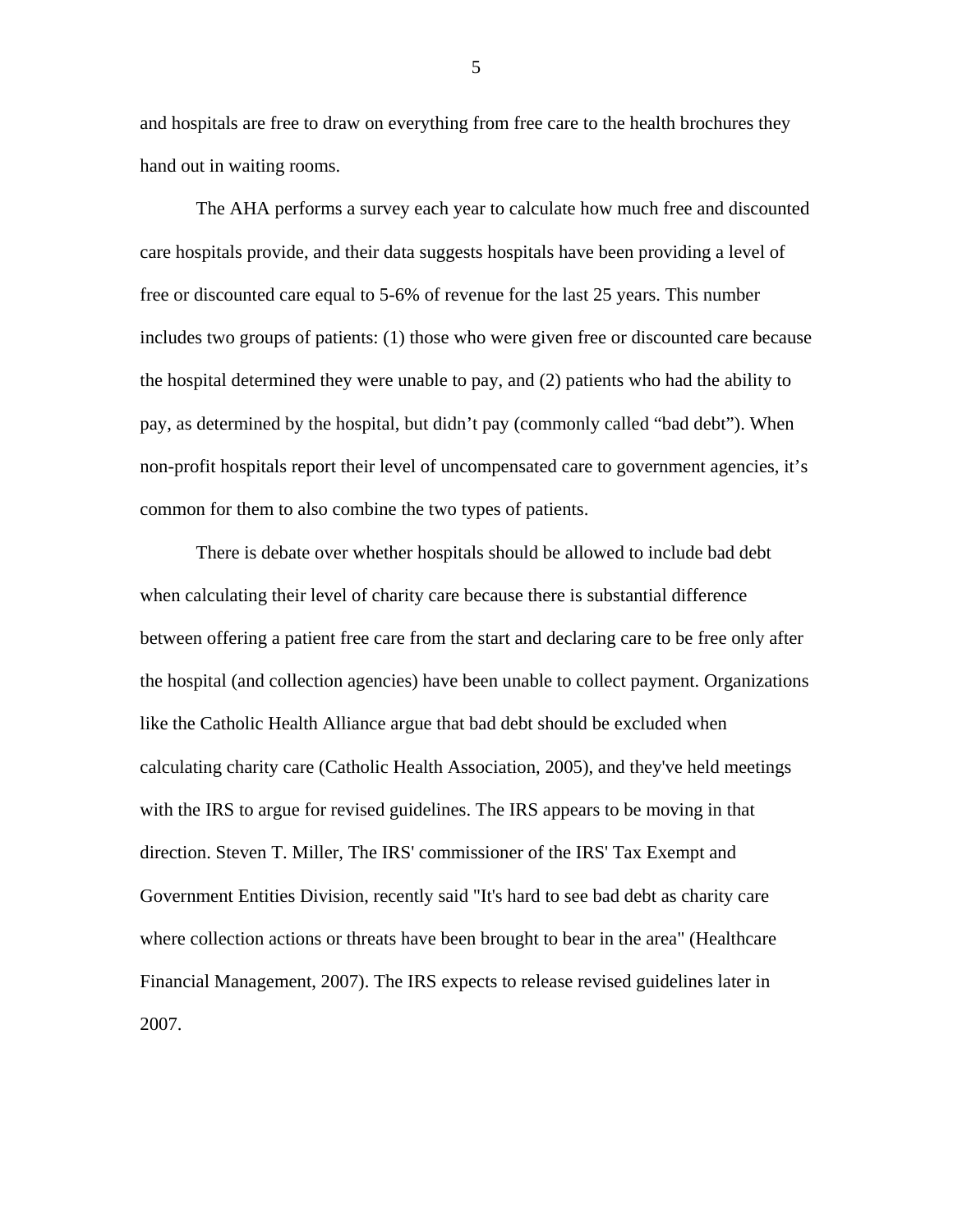Several states have enacted laws which define a minimum level of charity care that non-profit hospitals must provide in order to retain their tax-exempt status. In Texas, for example, hospitals must document that they're providing charity care equal to 4% of the hospital's patient revenue, excluding bad debt (Texas Department of State Health Services, 2005).

 The other major consideration with these data is that they measure uncompensated care delivered to all patients, not just the uninsured. Yet expansion of insurance coverage is typically motivated by the uncompensated care savings that will derive from covering the uninsured; indeed, when insurance coverage expands, uncompensated care to the insured can only increase. We are aware of only three studies that attempt to separate the share of uncompensated care provided to insured versus uninsured patients, for samples of patients in Florida, Massachusetts and Indiana. The results of these studies are fairly consistent: the share of uncompensated care cases that are accounted for by the uninsured varies from 35% (Duncan and Kilpatrick, 1987; Weissman et al., 1992) to 46% (Saywell et al, 1989), and the share of uncompensated care dollars that are accounted for by the uninsured varies from 60% (Saywell et. al, 1989; Weissman et al., 1992) to 72% (Duncan and Kilpatrick, 1987)..

#### *Physician Charitable Care*

 There is much less work on charitable care by physicians. The earliest work of which we are aware is Sloan, Cromwell and Mitchell (1978), using a 1977 nationwide survey of physicians, who found that charity care amounted to 2.7% of gross billings and that bad debts accounted for an additional 8.4% of gross billings. Ohsfeldt (1985) used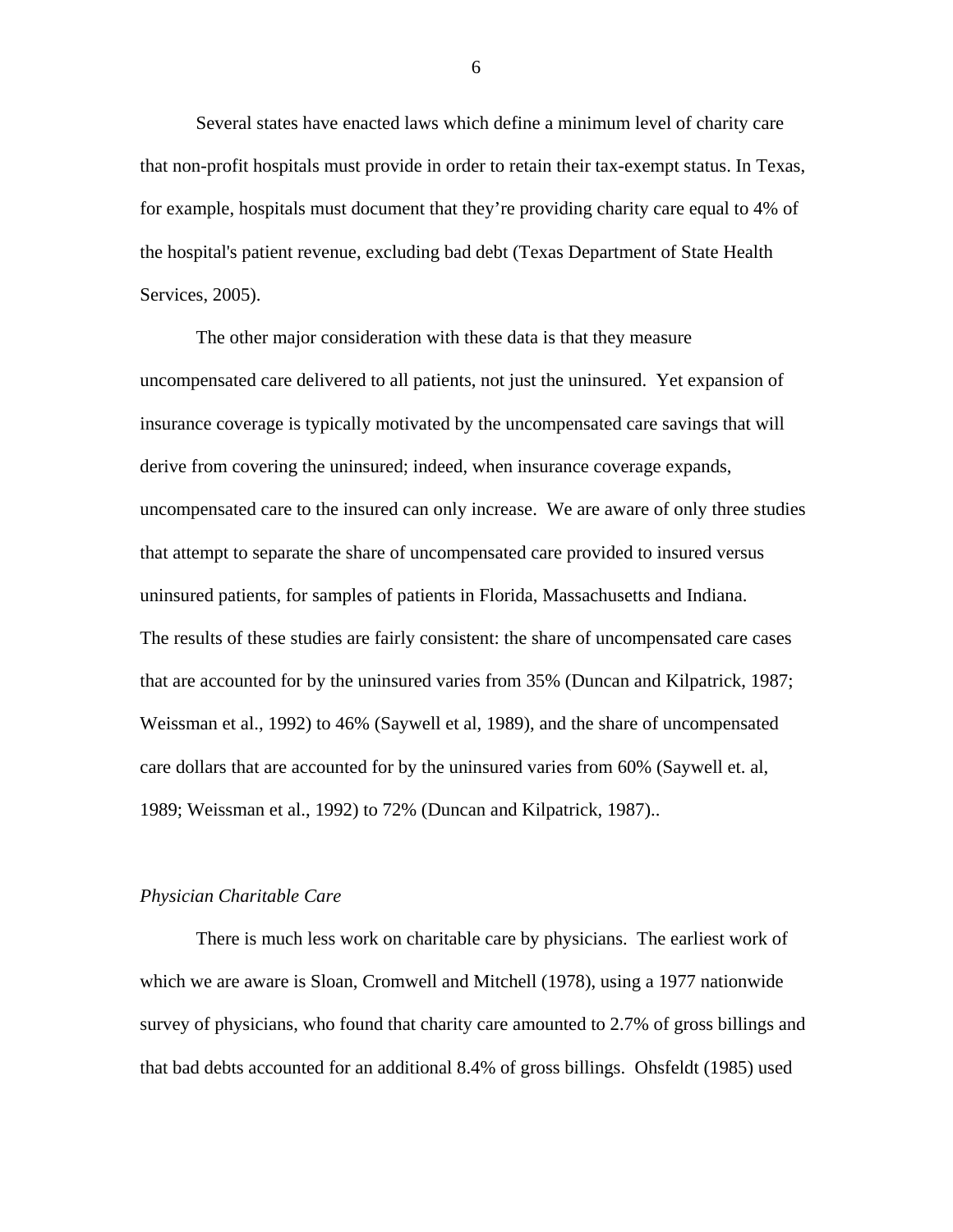data from the American Medical Association's Socioeconomic Monitoring System from 1982 and found that physician billings were reduced by 9% by charity care and another 6.3% for bad debt. Kilpatrick et al. (1991) drew a random sample of physicians in the state of Florida and found that 10.4% of the billed amount by physicians was unresolved, with roughly half of that amount coming from self-pay patients. Kilpatrick et al. is the only study which separated out physician uncompensated care to insured vs. uninsured patients; they find that 31% of uncompensated care cases, representing 52% of uncompensated care amounts, were accounted for by the uninsured.

 The best known recent work in this area is continuing analysis of the Community Tracking Survey (CTS) by Peter Cunningham and associates. The CTS is a nationally representative telephone survey of physicians involved in direct care in the continental U.S. This survey asks physicians about the share of patients who receive free or reduced price care due to financial need (but without distinguishing insured vs. uninsured), and the percentage of practice time spent providing such care. The most recent round of this study (2004-2005) found that 68.2% of physicians provide such "charity care", and that, among physicians providing such care, it amounts to 6.3% of their time.

#### **Part II: Data and Methodology**

 The centerpiece of our analysis is a unique data set the likes of which has never been explored to investigate the charitable care issue. The vendor provides medical billing services to doctors across the country, and has detailed financial records for 3860 physicians in 317 practices in 60 different specialties. The data come from physicians at small and large groups, including clinics, academic medical centers, and hospitals. Both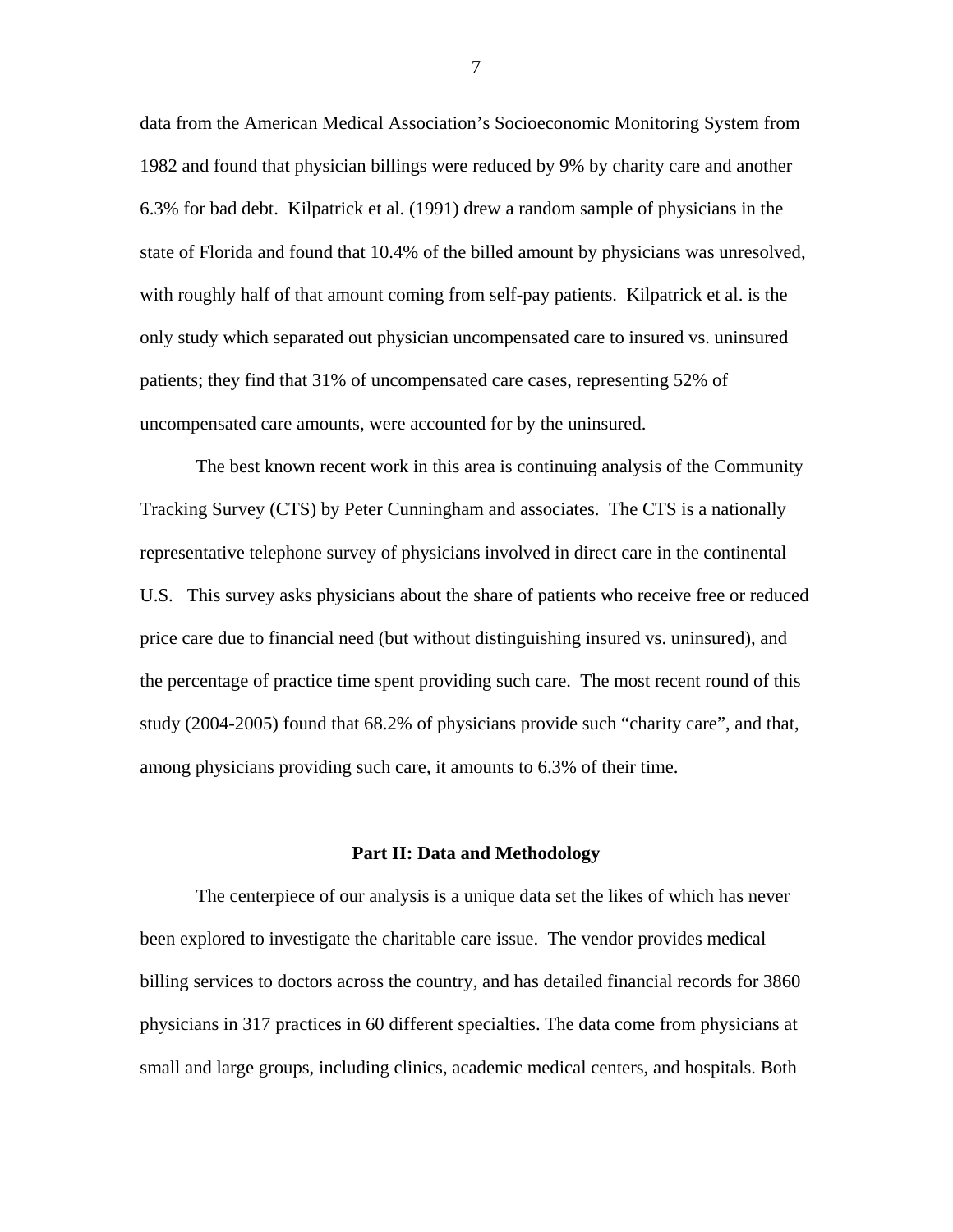for-profit and non-profit groups are included; one quarter of the providers come from hospitals or academic medical centers.

These records have been made available to us with permission from the vendor and its physician clients. Altogether we have data for 4.4 million visits from 1.8 million patients that occurred between 9/1/2004 and 3/1/2005. Of those visits, 162,000 were from uninsured patients. For each patient visit, the dataset includes: the procedures performed, the diagnoses justifying those procedures, and the financial details associated with each procedure done: payments received, discounts given, and amounts written off or sent to collection agencies. The dataset includes the patient's insurance information, including broad categories: Medicare, Medicaid, Private Insurance, or Uninsured.

We determine the patient's coverage by looking at the insurance coverage associated with the claim. A patient is considered "uninsured" if the claim for that service was never submitted to an insurance company. It's possible that some of our "uninsured" patients indeed have some form of insurance coverage, but appear uninsured in our data because they're either seeing a doctor that's not covered by the insurance or they're receiving a procedure for which they're not covered. Therefore, our definition of "uninsured" only applies to that visit. In Part IV, we perform a variety of tests to exclude patients who might be considered uninsured only because they're seeking services not covered by insurance.

 One potential concern with this analysis is that the ultimate insurance coverage of the patient does not correspond to the insurance status recorded when the patient checked in. In our data, 3% of visits are from patients who are recorded as uninsured at time of check in. There are an additional 0.71% of visits from patients who are recorded as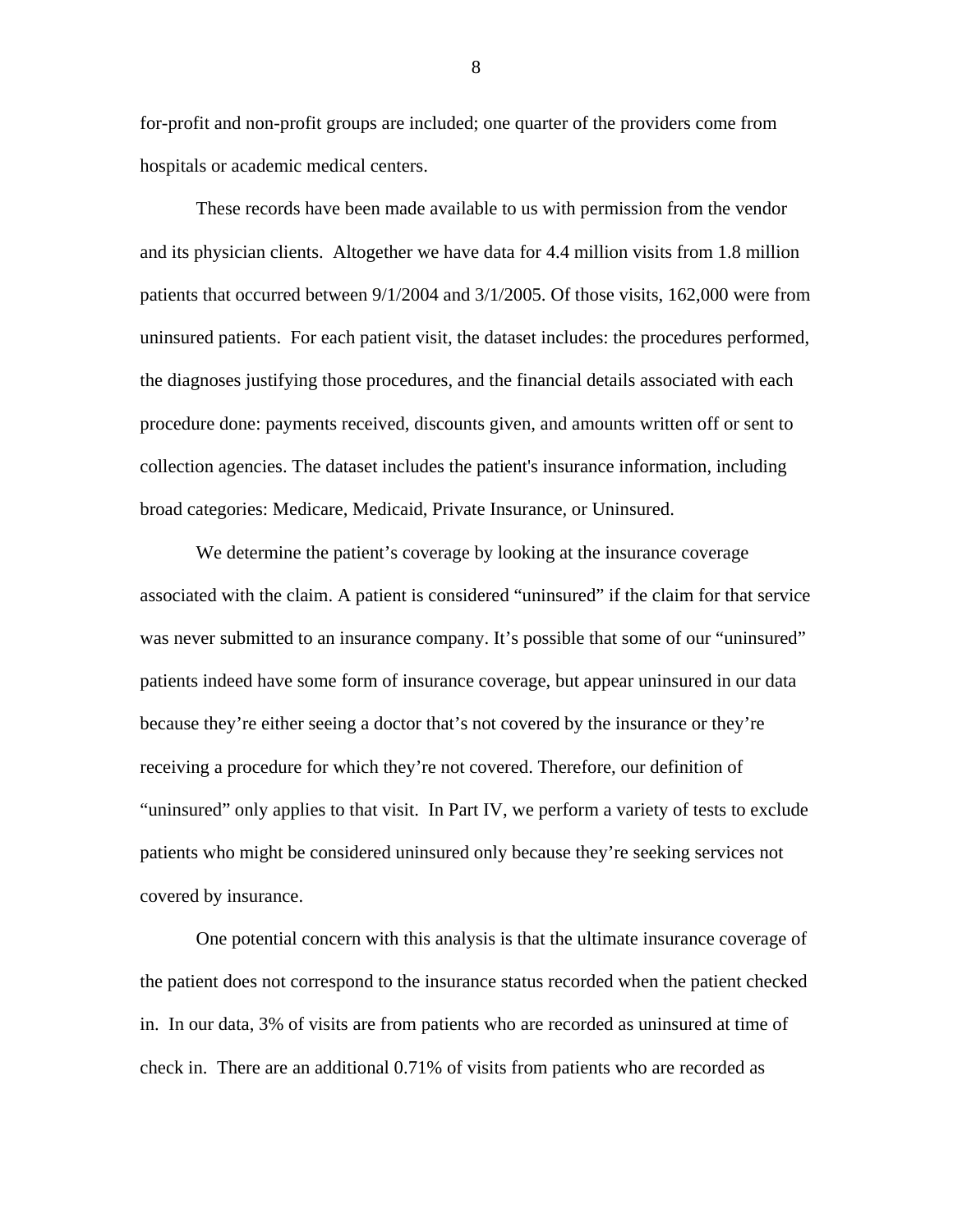insured, but who turn out to be uninsured, typically because coverage had expired. There is a very small set of individuals for which the opposite is true (appear uninsured but are actually insured).

 A patient that checks in as an uninsured patient has the potential of being treated differently (or might ask to be treated differently) than a patient with insurance. Since our goal is to compare insured patients to uninsured patients, both in level of treatment and the prices charged, we calculated results for two sets of patients: (1) uninsured patients who appeared uninsured when they checked in, and (2) all uninsured patients. The results for both sets are similar, so we simply report the results for case (1).

Of the nearly 4000 doctors in the sample, we excluded every doctor that had less than 200 patient visits or \$25,000 in revenue over the 6 month period. This restriction drops the number of physicians in our sample from 3860 to 2537, but reduces the number of patient visits only slightly, from 4.42 million to 4.36 million. Next we excluded every physician without at least one visit from an uninsured patient where we could determine the visit's expected payment (defined below), which reduces the number of uninsured visits from 162k to 149k and the number of physicians to 2474.

## *Sampling*

 Our sample is not random, but is rather selected by which practices choose to use the services of this particular vendor. To make our providers look more like the national population of doctors, we determined a weighting for each provider based on location, specialty, and practice size. Unfortunately, we could not find a single data set that provided the joint distribution of physicians along these three dimensions, so we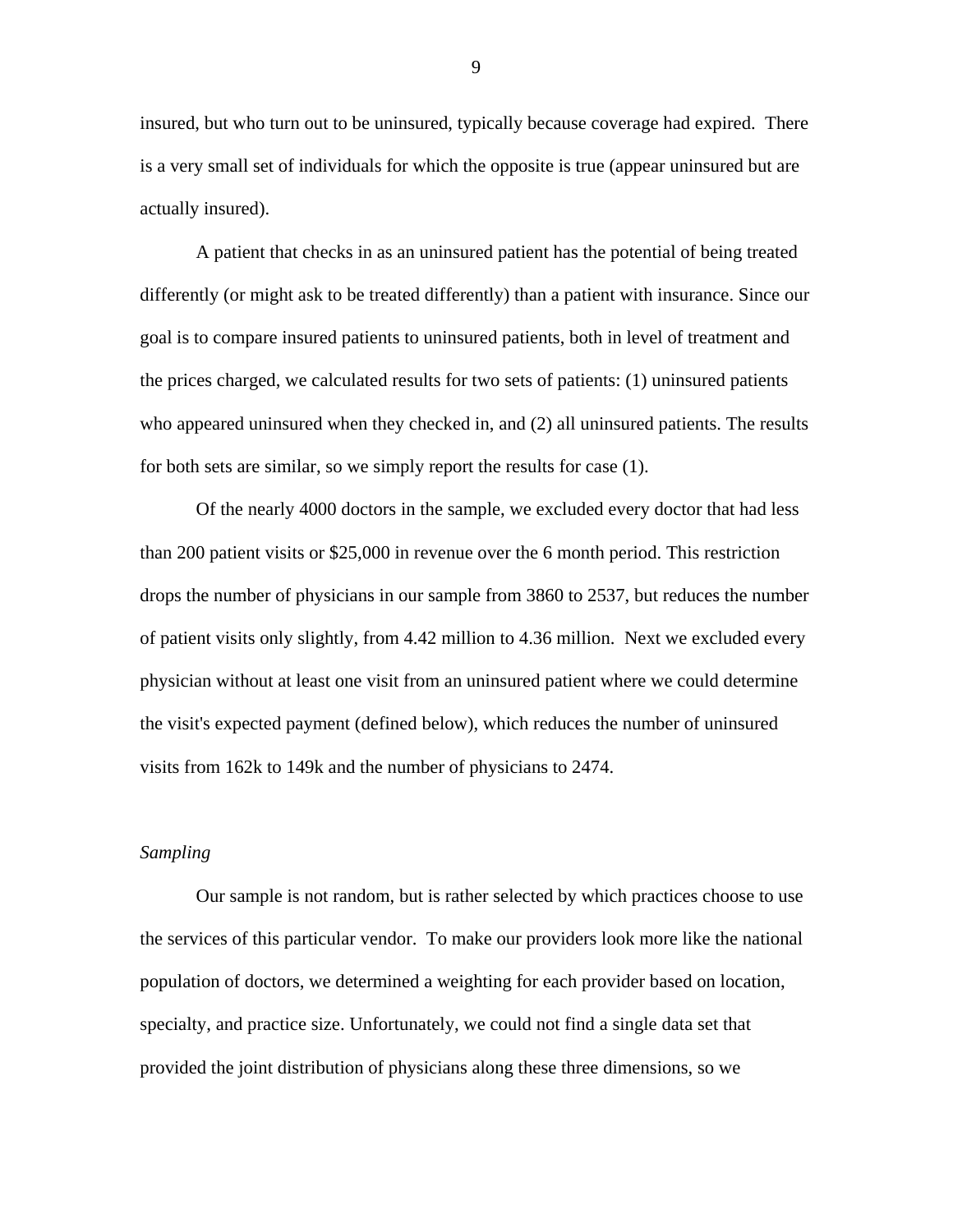combined data from two sources: published tabulations of the American Medical Association (AMA) physician survey (on physician location), and our own tabulations of the physician component of the Community Tracking Survey (CTS) (on a cross tabulation of physician specialty and practice size).

 We began by using these data to investigate the representativeness of our sample. Our sample is restricted to only 22 states, although they span all regions of the nation; the data are relatively oversampled in the states of Massachusetts, Kansas and Ohio.<sup>1</sup> As Table 1 shows, our sample is much more likely to consist of large physician practices than is the national sample in the CTS survey. Only 2% of our sample consists of solo practitioners, as opposed to 21% of the CTS survey; only 5% of our sample is in practices of 2-3 physicians, as opposed to 16% in the CTS survey; and only 11% of our sample is in practices of 4-10 physicians, as opposed to 23% in the CTS survey. In contrast, twothirds of our sample is in practices of eleven or more physicians, as opposed to only 21% in the CTS survey. The distribution of specialties in our data is much closer to that in the CTS; we somewhat understate medical specialists and overstate obstetricians/gynecologists, but the numbers are otherwise very comparable.

 To weight for these differences, we (a) computed the share of our physicians in each state relative to the AMA data and (b) computed the share of our physicians in each size/specialty, relative to the CTS data, (c) multiplied these shares for any given physician, and (d) used the inverse as a weight. So, for example, 6% of our sample physicians are in California, while the AMA reports that 12% of physicians are in that state nationally. And only 1.3% of our sample are family/general practitioners in

<sup>&</sup>lt;sup>1</sup> The states are: California, Connecticut, Florida, Georgia, Illinois, Kansas, Louisiana, Massachusetts, Maryland, Michigan, Missouri, North Carolina, New Hampshire, New Jersey, New York, Ohio, Pennsylvania, Rhode Island, South Carolina, Tennessee, Texas and Virginia.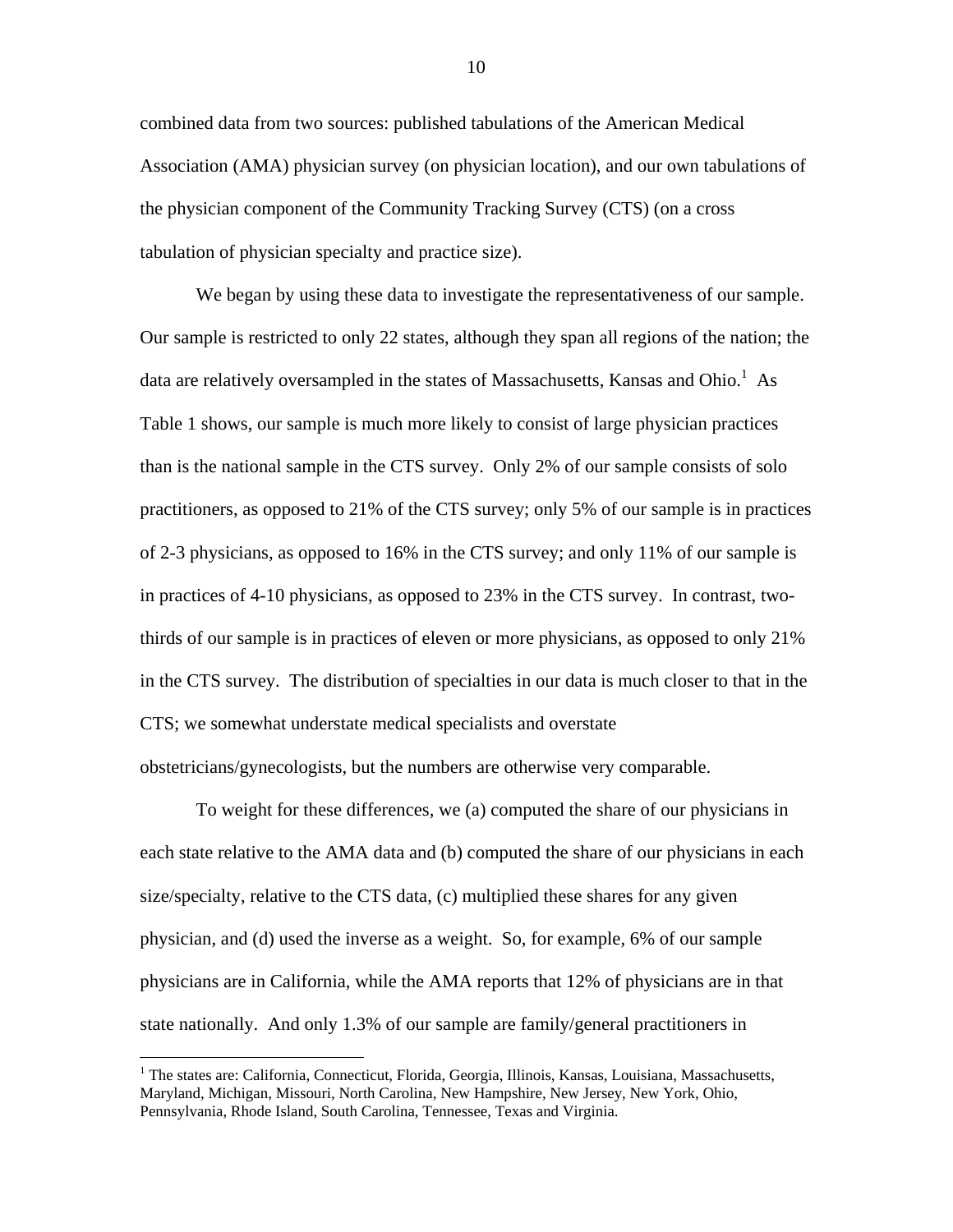practices of size 4-10, while 3.9% of the national CTS sample is in this cell. So any family/general practitioner in a practice of size 4-10 in California receives a weight of the inverse of  $(6/12)*(1.3/3.9)$ , or a weight of 6 in this case.

 This weighting procedure has two weaknesses. First, we do not account for any covariance between size/specialty and location; for example, if the state of California happens to have a particularly high share of family/general practitioners in a practice size of 4-10, that would lead us to overweight that observation. Second, our sample may differ from the national sample along dimensions other than size, location and specialty. We have no reason to believe that either of these is a problem in practice. Nevertheless, we will show our findings both weighted and unweighted to illustrate the importance of this weighting procedure.

 We compared the patients in our sample against those in the National Ambulatory Medical Care Survey (NAMCS), the largest nationally representative data set of physician visits. This distribution is similar, particularly once our data are weighted. The NAMCS finds that 60.5% of visits are from patients with private insurance; in our data, once weighted, it was 59%. For Medicare, NAMCS finds 26.2% while we find 23%. For Medicaid, NAMCS has 10% while our data has 9.3%. Finally, 3.9% of our visits are from the (ex-ante known) uninsured, compared to 4.8% of visits nationally. There is an additional 1.6% of visits in our data that come from patients who are not known to be uninsured at the time of service but who end up being uninsured for that procedure. It is unclear how these should be distributed across payers. Nonetheless, the close correspondence of these categories suggests that our sample is fairly nationally representative.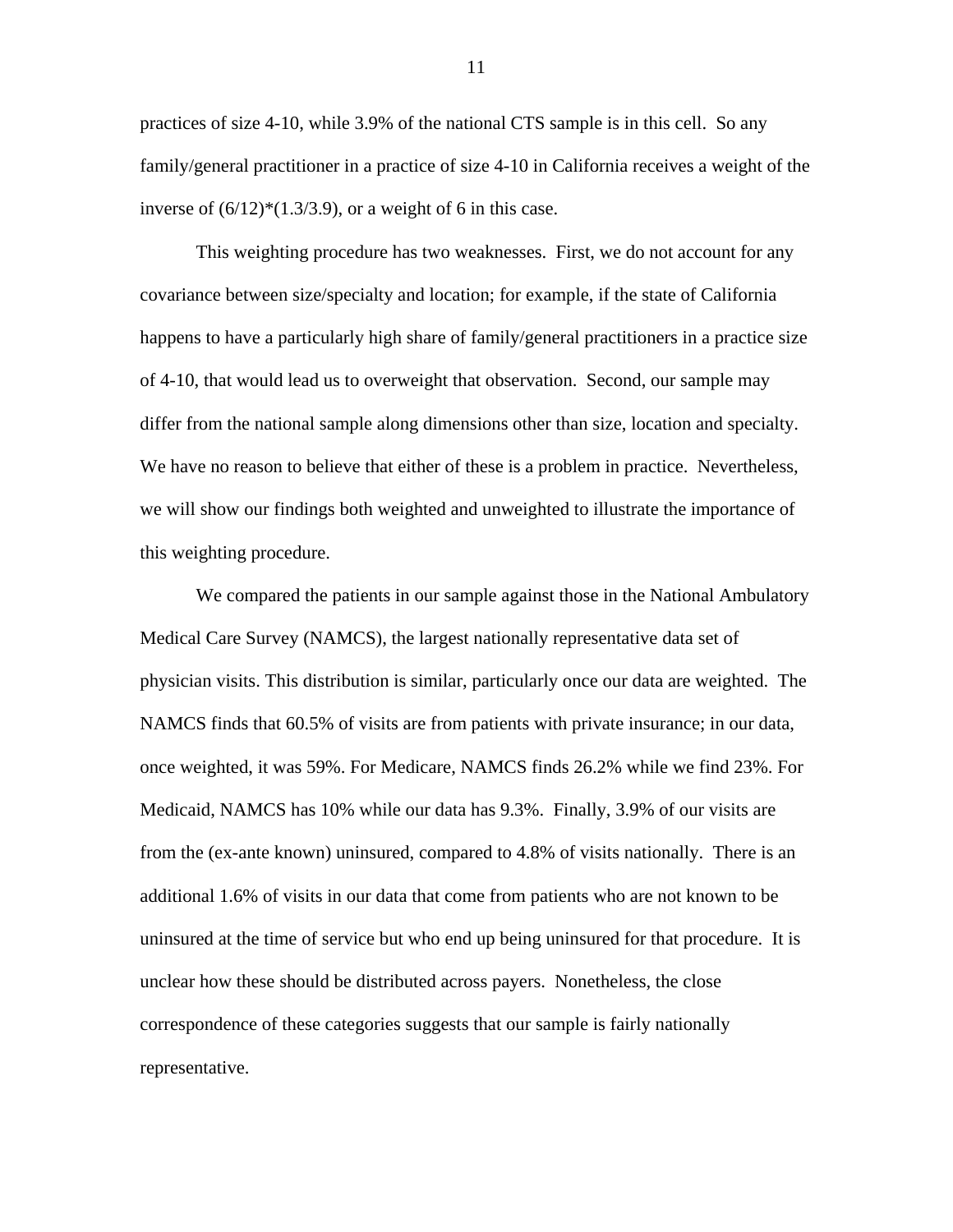It is important to highlight that both our sample and the NAMCS sample to which we compare our data considers only physician offices and *not* hospital outpatient clinics which provide a disproportionate share of outpatient uncompensated care. Yet this is appropriate for our analysis since our paper focuses on the amount of physician uncompensated care delivered in the U.S., not on hospital uncompensated care (which would include outpatient clinics). As we discuss in the conclusion, our findings for physicians do not necessarily extend to the hospital setting, so that the figures from the AHA for uncompensated care in that sector are more close to reliable. But given the large amount of uncompensated physician office care that is implied by surveys such as Cunningham's it is important to consider the physician sector as well.

### *Methodology*

 Our definition of uncompensated care implicitly asks the question: if each provider could replace each uninsured patient with an insured patient who received the same level of care, would the provider expect to make more or less? If the uninsured patient paid the same amount the average insurance company would pay (to the same doctor, for the same procedure), then we say there is no uncompensated care. Since we look only at payments instead of prices, we completely sidestep the problems associated with inflated list prices.

 To calculate uncompensated care, each visit is broken down into the procedures done, and for each procedure we calculate the average payment that doctor would expect to receive from doing that procedure on an insured patient; this is the procedure's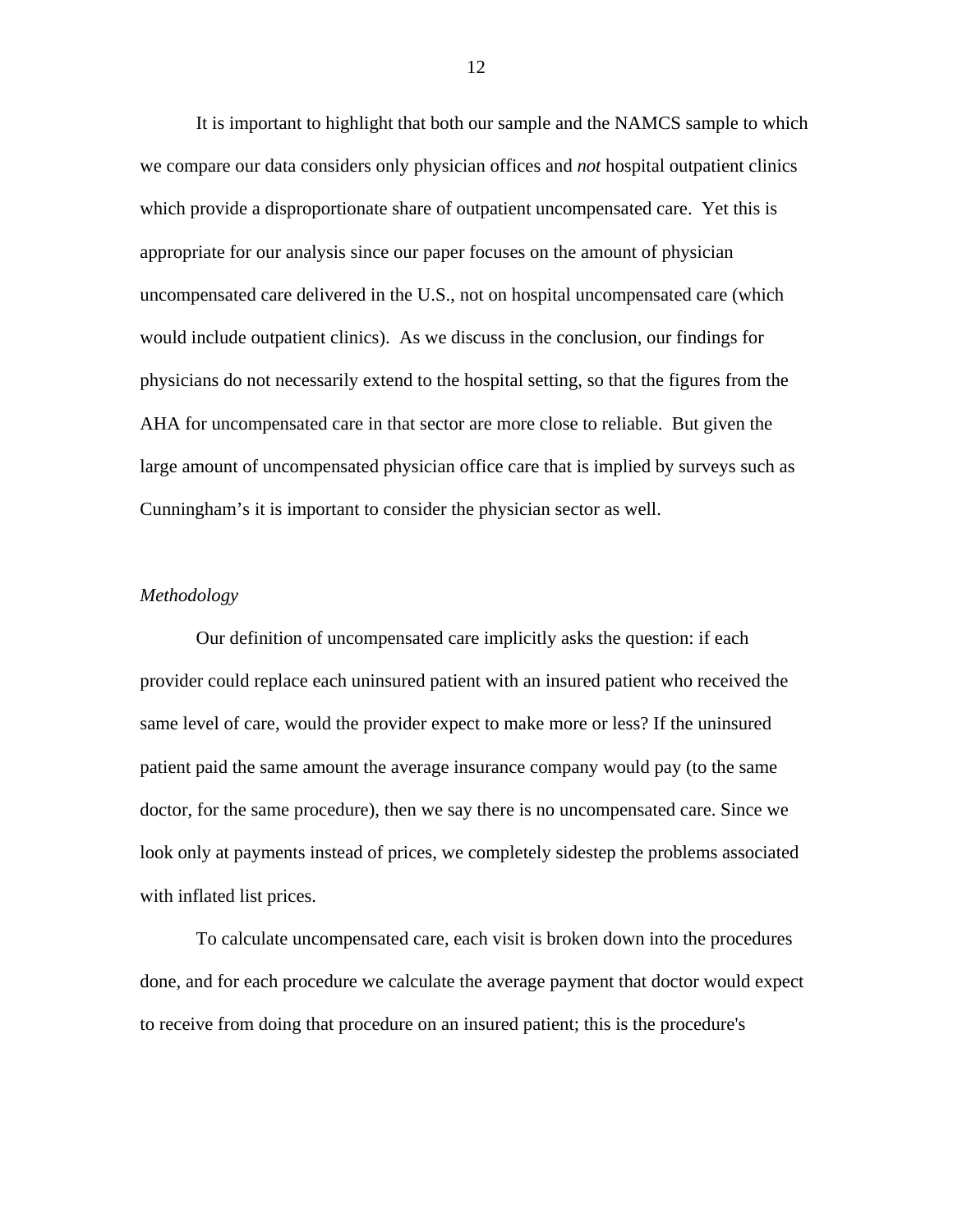"expected payment". For every uninsured visit, we sum the expected payments and subtract the actual payments; this is our "uncompensated care".

 A unique expected payment is calculated for every doctor/procedure code combination by looking at each doctor's payment history. If a doctor performed a procedure less than 5 times, we use the payment history for that procedure for all doctors at the practice. If there are still fewer than 5 observations available, the procedure is excluded for that doctor, and every visit with that procedure code is excluded. $2$ 

 One hole in our data is around charges sent to collection agencies: we know how much was sent off to collection agencies for visit, but we don't know how much was ultimately recovered and returned to the doctor. This is a large issue since the uninsured have a large number of charges sent to collection agencies; in our data, uninsured patients collectively paid \$7.8 million directly to the practice, but another \$8.7 million in charges were sent to collection agencies.

Good data on collection rates are hard to find, but a few sources suggest physicians recovery only a small fraction of the charges they send to collections, around 10%.<sup>3</sup> To assess the sensitivity of our results to collection rates, we calculate all numbers under two different assumptions: (1) no charges sent to collections are recovered, and (2) 10% of charges sent to collections are recovered.

In summary, our approach uses insured patients as a measure of the opportunity cost of serving an uninsured patient. In doing so we implicitly assume that physicians can freely substitute an insured patient for an uninsured patient; that is, that the supply of

<sup>&</sup>lt;sup>2</sup> We can compute expected payments for 95% of the procedures performed on the uninsured in our data. Among that group, we compute expected payment using the same physician 93% of the time, and using the practice overall 7% of the time.

<sup>3</sup> For example, Hammer (2005) reports that the average netback rate (% of charges returned to doctors, after collection fees) is between 7 and 11%.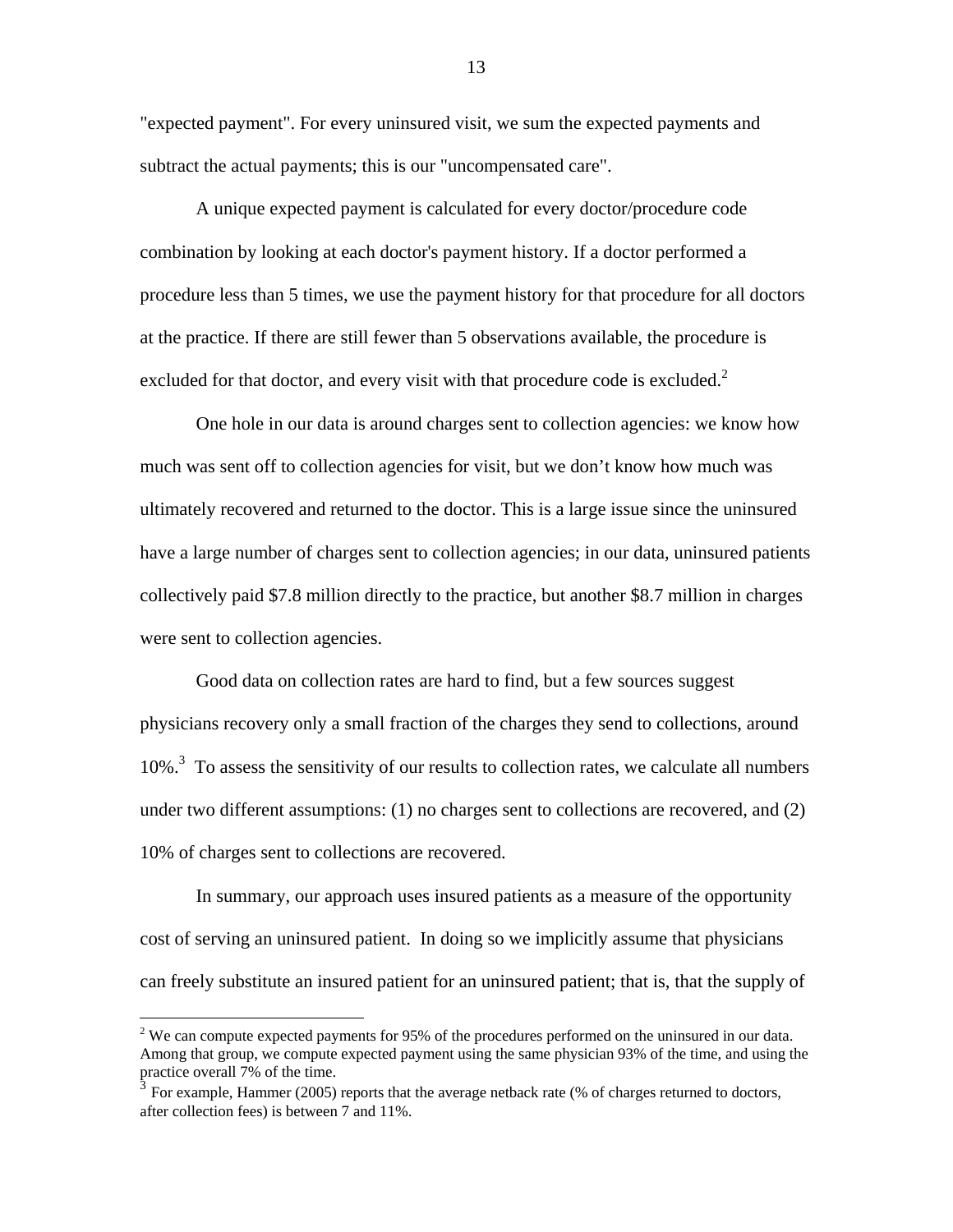insured patients is perfectly elastic at the point that the uninsured patient is treated. This may not be a reasonable assumption. Indeed, there is evidence that physicians are less willing to take uninsured patients than privately insured patients, which suggests that they don't consider uninsured patients valid alternatives (and therefore may be turning to them only when privately insured patients run out).<sup>4</sup>

If this is true, then estimates using privately insured rates as the opportunity cost of the uninsured potentially overstate uncompensated care (by overstating the opportunity cost of seeing the uninsured patient). We can bound this problem, however, by using Medicaid payments as a measure of opportunity cost. These same studies show that physicians are more willing to see uninsured patients than Medicaid patients; at least with uninsured patients, there is some prospect of high reimbursement, while Medicaid reimbursement is low both ex ante and ex post. Therefore, Medicaid payments probably understate the opportunity cost of taking the uninsured (since the uninsured are still preferred to Medicaid). As a result, we present our basic results compared to all insured patients, but then split into comparisons to the privately and Medicaid insured to bound our measure of opportunity cost.

## **Part III: Basic Results**

We present our results from two perspectives: the physician's and the patient's.

## *Physician Perspective*

 $\overline{a}$ 

 Figure 1 shows the distribution of uncompensated care relative to expected payment on average for uninsured patients for each physician. To provide bounds on our

<sup>&</sup>lt;sup>4</sup> See, for example, Asplin et al. (2003) and Fairbrother et al. (2003).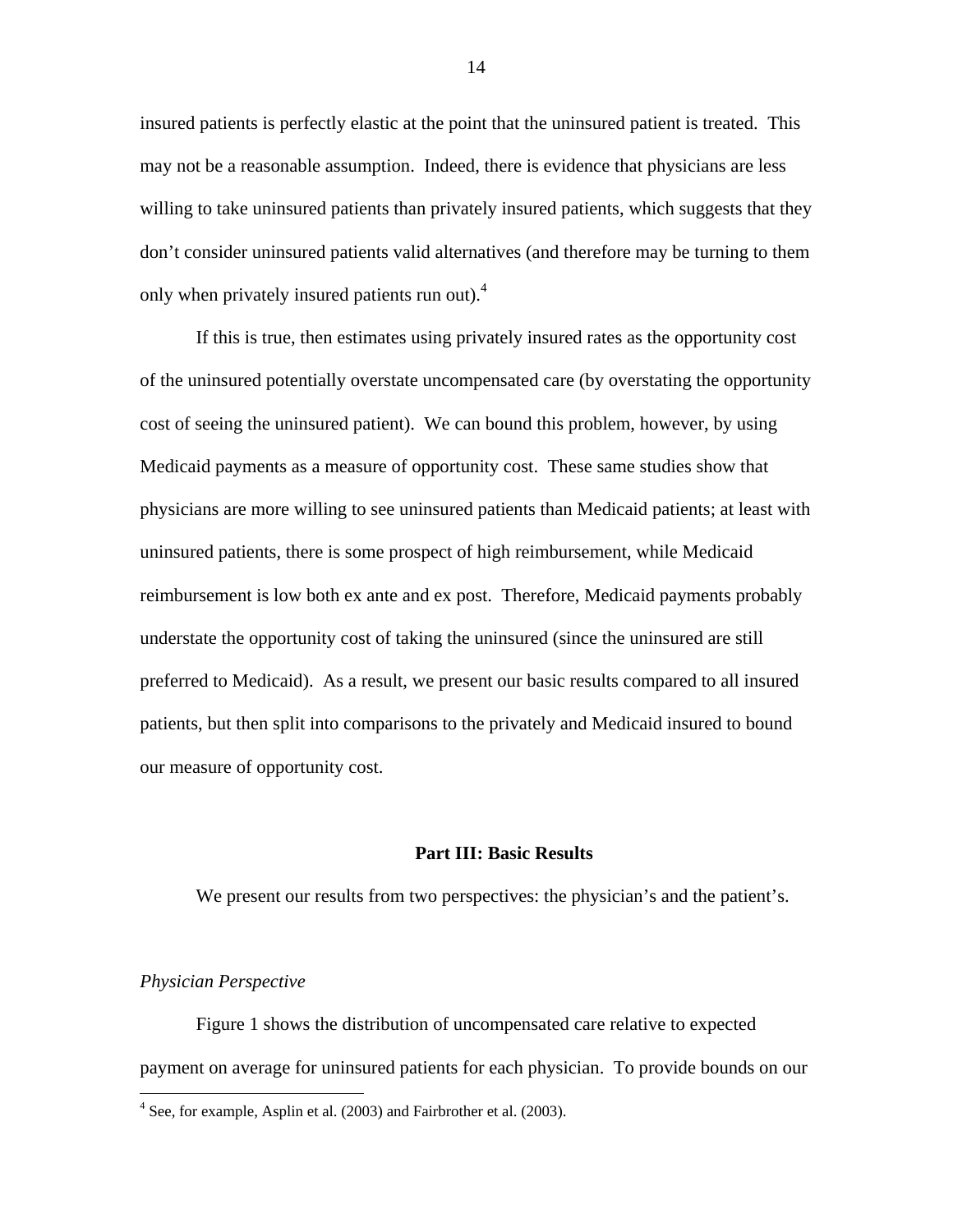estimates, we consider two extreme cases. The first, our "Base Definition" which in our view most accurately represents the amount of uncompensated care in our data, assumes that 10% of charges sent to collection agencies are ultimately collected, and weights the data using the procedure described above. The alternative "Conservative Definition" both (a) assumes that zero percent of charges sent to collections agencies are collected and (b) does not weight the sample to account for the fact that we have a non-random size, specialty and location distribution.

 In parallel, we present the key facts underlying Figure 1 in Table 2. In this case, we consider all four combinations of weighting vs. not weighting, and assuming zero collections vs. assuming 10% collections. Typically, 80-90% of the effect of moving from the lower bound (estimates with weighting and assuming 10% collections) to the upper bound (no weighting and assuming no collections) is a result of the weighting, with a more minor effect for the collections assumption.

 Figure 1 shows the difference between what uninsured patients paid and the expected payment of insured patients (uncompensated care), as a fraction of that expected payment. We have scaled the graph so that higher numbers mean more uncompensated care. Thus, a value of 1 means the doctor received no payments from his uninsured patient; a value of 0 means his uninsured patients paid the same as what insured patients would have paid; and a negative value means the doctor found his uninsured patients more profitable.

 While the magnitudes differ, both of these approaches tell a similar story: 45 to 59% of physicians actually provide *negative* uncompensated care; that is, they collect more, on average, from their uninsured patients than from their insured patients. Indeed,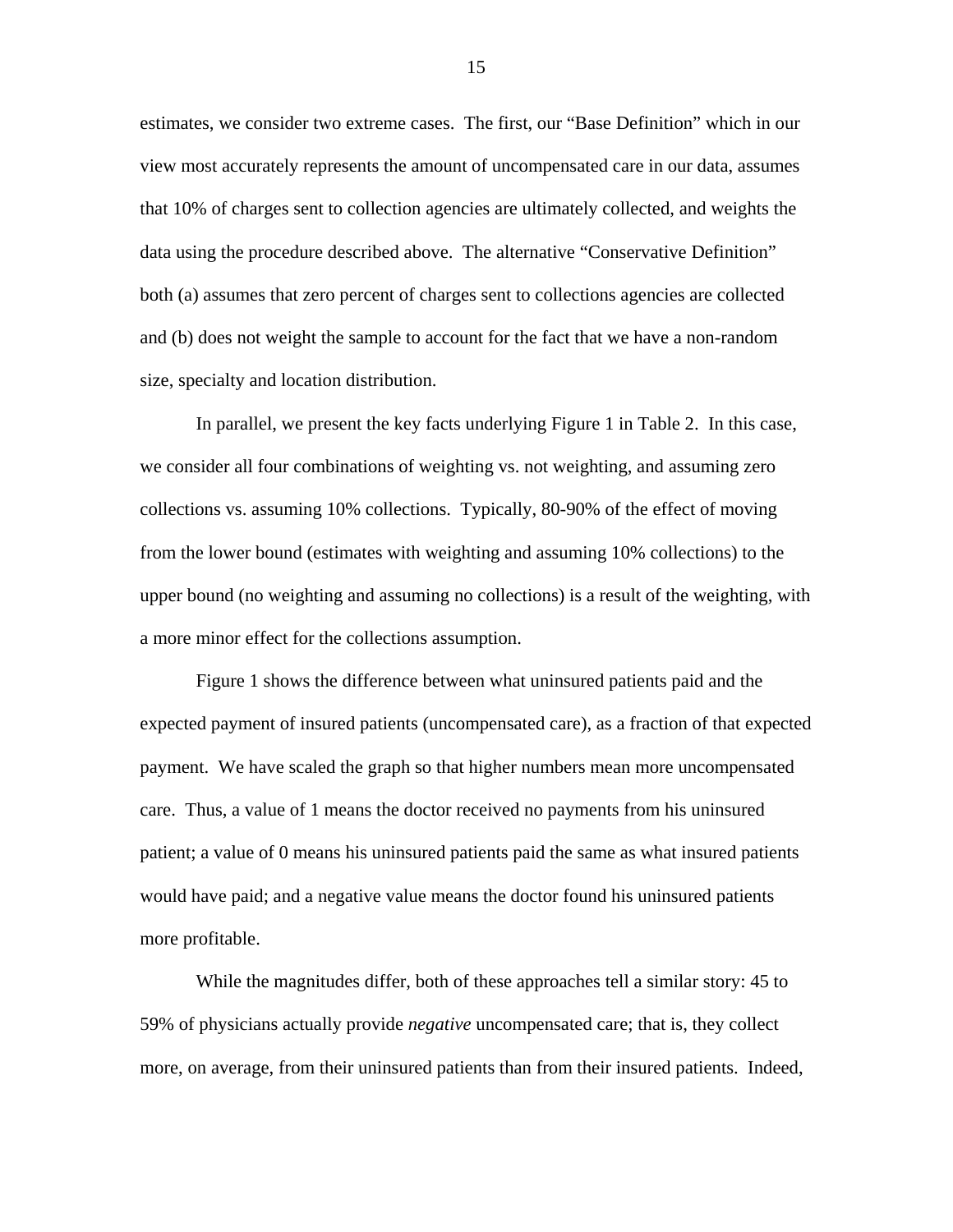12 to 14 percent of physicians found their uninsured patients more than twice as profitable as their insured patients; that is, the net payments from the uninsured were more than twice the expected payments from insured patients (points below -50% in Figure 1). On the other hand, 1 to 7% of physicians delivered all care to their uninsured patients for free (values of 100% Figure 1), and 17 to 30% of physicians delivered care to their uninsured patients at less than half the cost to insured patients.

 The remainder of Table 2 shows the results separately for two different payer bases: privately insured and Medicaid insured. In these cases, when computing the counterfactual amount that the uninsured would pay if insured, instead of using all insured, we use only patients in these categories. As discussed above, these cases provide useful bounds for the opportunity cost of seeing an uninsured patient. The corresponding data are plotted as well in Figure 2. Note that the sample changes somewhat when we use different bases of insured patients.

 The results for privately insured are similar to those for all payers, but the results for Medicaid show considerably less uncompensated care. Compared to the rates received for the privately insured, physicians actually provide negative uncompensated care in 40- 56% of the cases. Compared to the rates received for Medicaid patients, however, physicians provide negative uncompensated care 59-76% of the time. That is, regardless of how it is measured, the majority of physicians in our sample receive more payment from the uninsured than they do from Medicaid patients. Even more striking, relative to Medicaid reimbursements, 42-57% of physicians make 50% more on the uninsured, and 23-38% of physicians actually make twice as much on the uninsured as they do on Medicaid patients.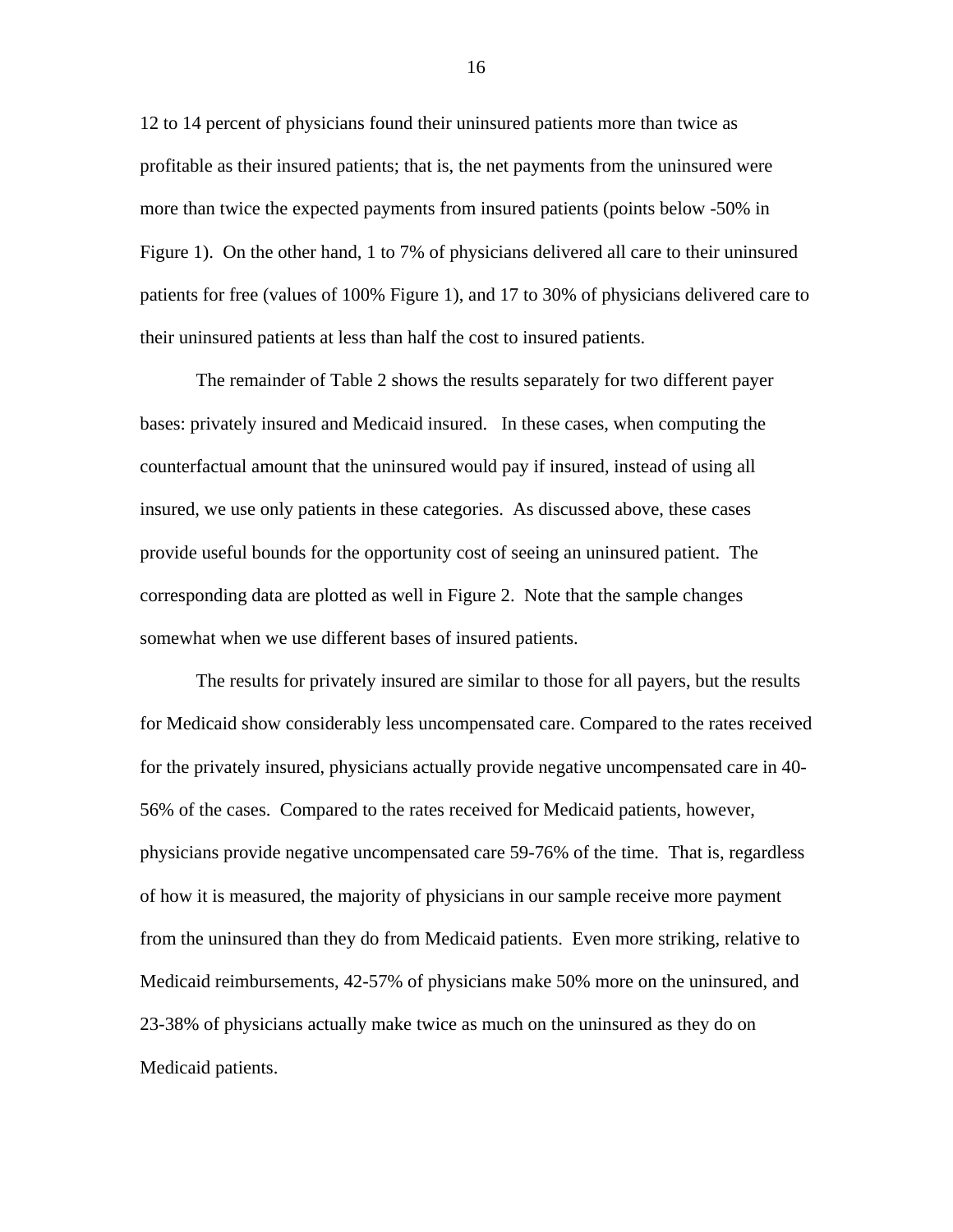Of particular interest is the total amount of uncompensated care delivered by physicians in our sample, which is equivalent to the area under the positive part of the curve in Figure 1 minus the area under the negative part of the curve. Table 3 presents several statistics on uncompensated care. We find that uncompensated care, measured relative to all insured patients, is -0.07% of patient care revenues using our best estimate, and 0.59% of patient care revenue using our upper bound estimate. Relative to the privately insured, uncompensated care ranges from 0.24% of revenues to 0.8% of revenues. Relative to Medicaid, however, uncompensated care ranges from -0.75% of revenues to 0.16% of revenues.

 The next rows show dollars of uncompensated care delivered, on average, per visit by the uninsured. Compared to all insured, physicians deliver between -\$2.10 and \$19.86 in uncompensated care per visit by the uninsured. Compared to the privately insured, the range is from \$67 to \$26.60; compared to those on Medicaid, the range is from -\$15 to \$4 per visit by the uninsured.

 Uncompensated care is also highly concentrated among a fraction of providers. The next rows show that  $1/10^{th}$  of providers account for 62% of all uncompensated care, providing uncompensated care equal to 4.7% to 11.3% of their patient revenue. The top quarter of physicians generate an amount greater than the entire industry (that is, the other 75% generate negative uncompensated care).

 We can also translate our findings to aggregate dollars of uncompensated care. Total physician practice revenues in the United States in 2004 were \$399 billion. Our central findings suggest that uncompensated care was -0.07% of this amount, or negative \$300 million. The range of opportunity costs and measurement approaches suggests that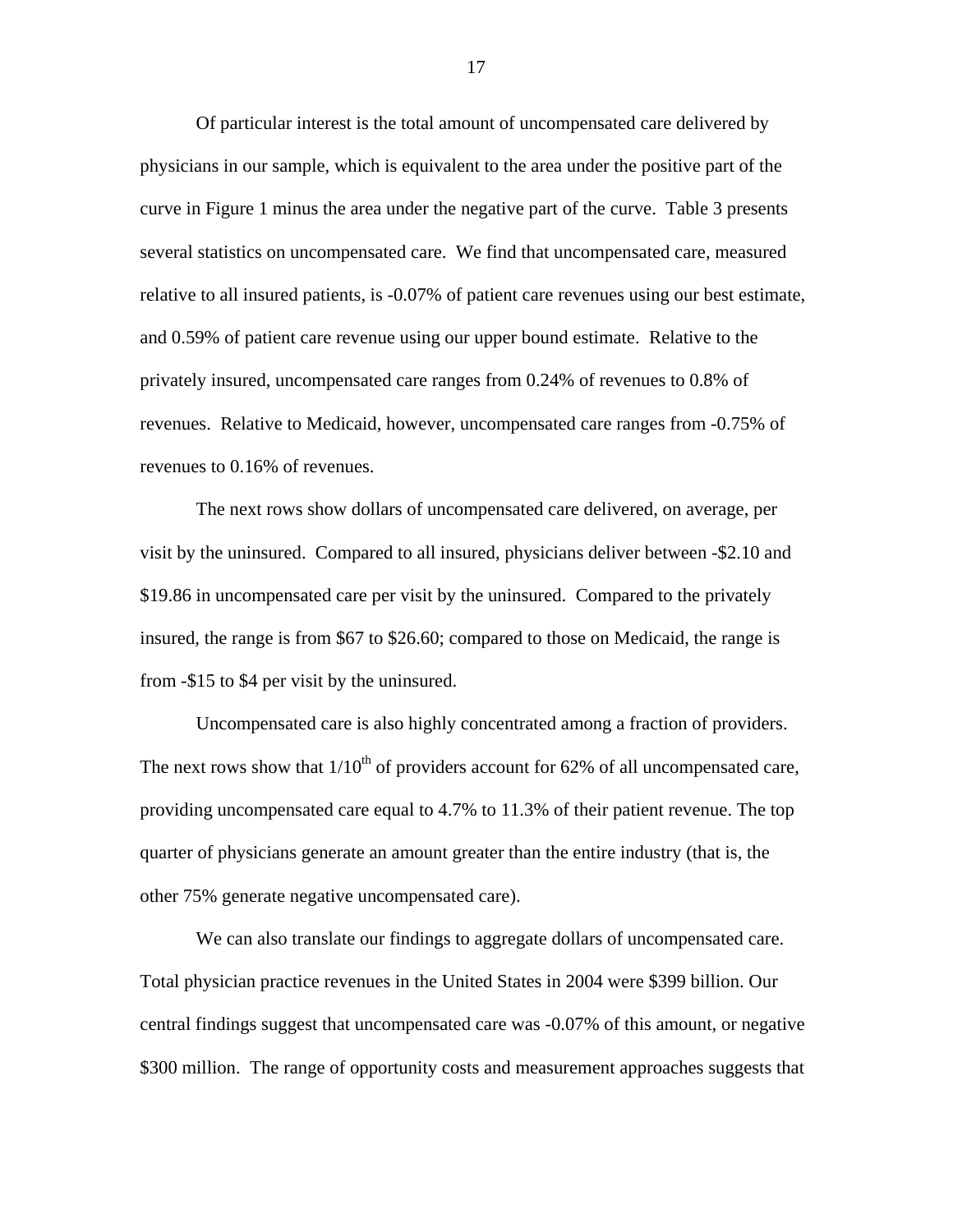the amount of uncompensated care is fairly tightly estimated: it ranges from -0.72% (compared to Medicaid, base definition), or -\$2.9 billion, to 0.8% (compared to private insurance, conservative definition), or \$3.2 billion.

#### *Physician Perspective – Positive Uncompensated Care Only*

 The analysis presented in the previous section considers the aggregate uncompensated care delivered by physicians, adding both the amounts of positive uncompensated care delivered to those who pay less than the insured, and the negative amounts of uncompensated care delivered to those who pay more than the insured. As noted in the introduction, whether these negative and positive amounts should be combined depends on one's perspective on the current exercise. Our primary goal is to assess the aggregate amount of uncompensated care provided by physicians, which is used as an important yardstick by public policy makers, and we therefore incorporate both positive and negative uncompensated care in our calculations.

 But this approach has the awkward feature that it presumes that negative uncompensated care is somehow "different" than other means that physicians have at their disposal to fund charity care. If a physician delivers care to some uninsured patients at a discount, he can offset that loss in a number of ways beyond charging list prices to other uninsured patients, for example by charging more to privately insured patients or by seeing a more profitable mix of other patients. It is not clear why we should count higher prices to the uninsured "against" the amount of charity delivered when we don't consider these other offsets as well. Therefore, there is a coherent case for simply examining the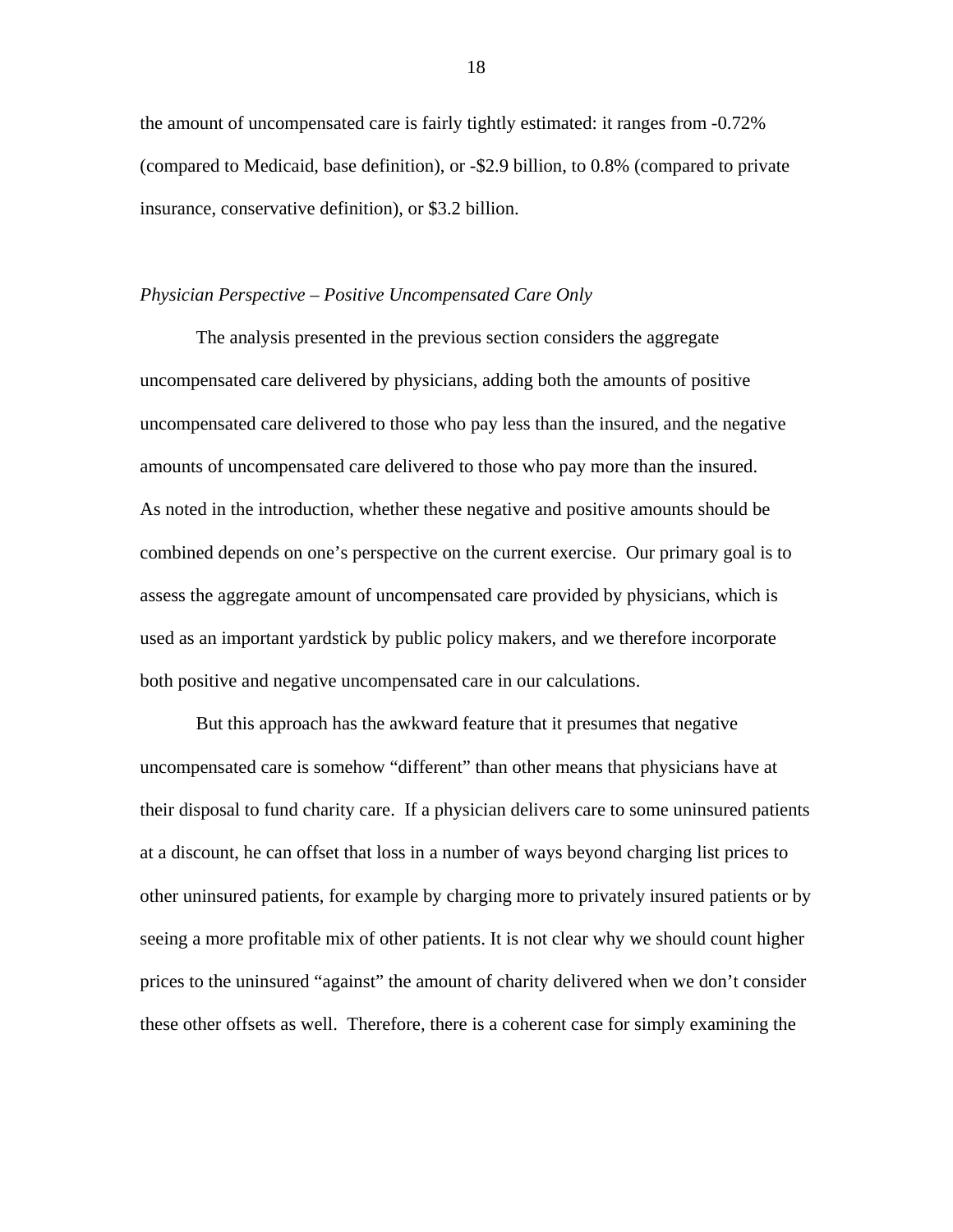positive uncompensated care delivered by physicians, and not offsetting against this the negative.

 Table 4 repeats the calculations from Table 3, except it only looks at patients with positive uncompensated care. In other words, we sum the losses generated by those who underpay but we don't offset those losses by those who overpay. By this calculation, uncompensated care increases to 0.86-1.15% of revenues. This is still well below typical measures of uncompensated care for the physician sector. By comparing Tables 3 and 4, we can tell that for every dollar lost on an uninsured patient who pays less than an insured patient, between \$0.56 and \$0.93 is recovered from another uninsured patient who pays more than the average insured patient.

## *Patient Perspective*

 How often do uninsured patients pay more than an uninsured patient would pay for the same care? Our results are shown in Table 5, and we again include versions without and without weighting, and with and without collections. Between 35 and 53% of patients receive some uncompensated care. That is, a minority of patients actually paid less than the typical insured patient receiving the same procedures, and 47-65% of uninsured patients actually paid *more* than the average insured patient.

 We estimate that 26% of patients (44% if unweighted) paid nothing before collections, and for that group more than half of their cases were sent to collection agencies. Since we don't know what fraction of those patients ultimately made payments, we leave the 10% collections column blank. On the other hand, we find that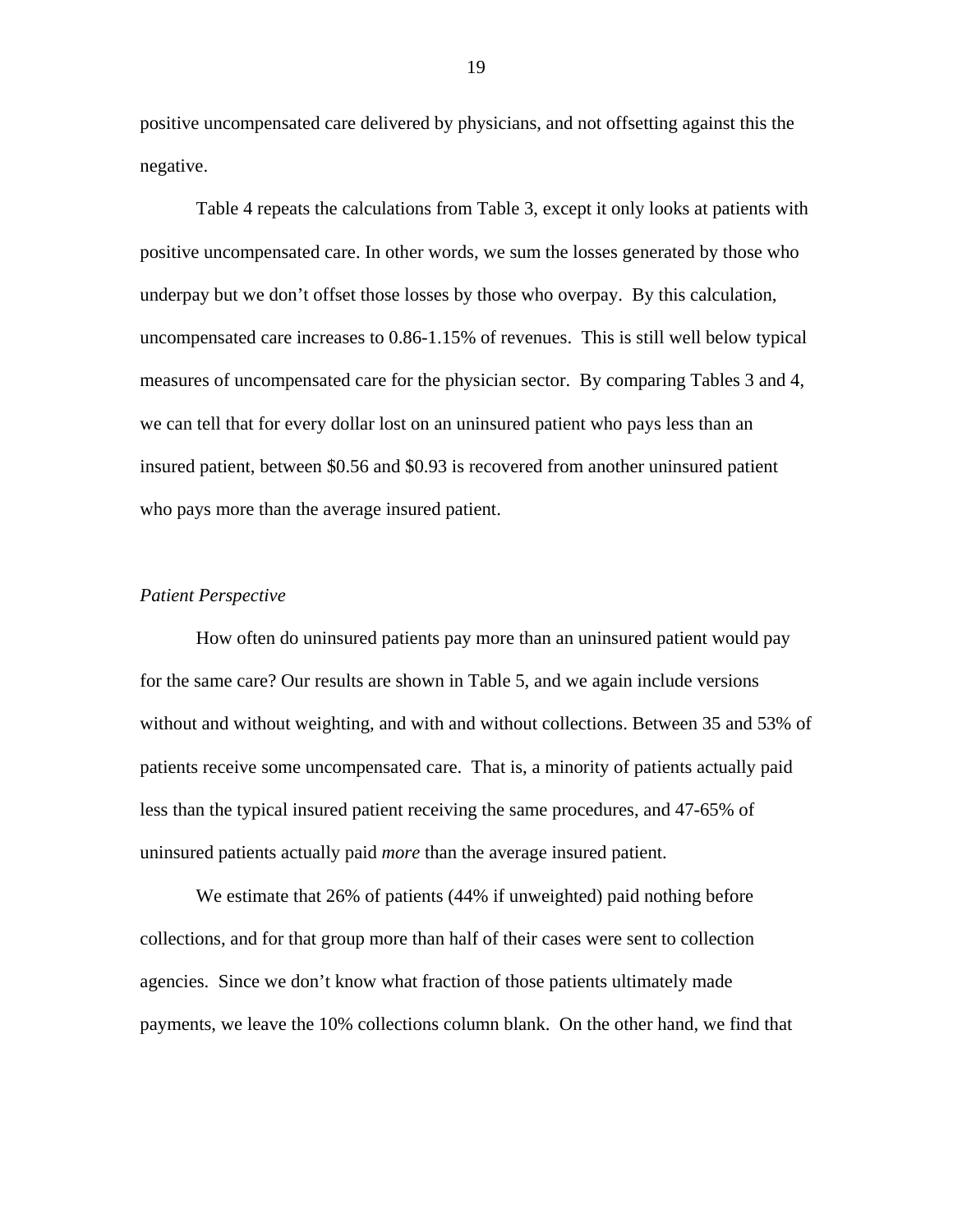8.5 to 9.6% of uninsured patients paid more than double what their insured counterparts paid for the same procedure.

If we use private insurance or Medicaid as our baseline, we find roughly the same share of patients receiving uncompensated care, but the magnitude of uncompensated care is different: for 25-33% of the visits, for example, the patient paid twice what the average Medicaid patient would have paid. Note once again that the results are somewhat different across these panels due to a changing sample of physicians.

## *Prices Charged*

 One interesting question that can be addressed using our data is whether uncompensated care arises mostly from physicians charging lower prices to the uninsured than to the insured (ex-ante discounts), or from the uninsured not paying full the amounts charged to them (ex-post writeoffs). That is, if uninsured patients paid the amount that they were billed, how much uncompensated care would there be?

 The evidence here clearly shows that most uncompensated care arises from the uninsured not paying their bills, rather than receiving ex-ante discounts (relative to the insured). Only 13% of the uninsured were billed less than the insured; only 7% were billed nothing, and only 8% were billed half or less of the amount billed to the insured (including the 7% who were billed nothing). On the other hand, 87% of the uninsured were billed more than the insured, reflecting the discounts off list prices received by the insured but not shared by the uninsured. Forty-four percent of the uninsured were charged 50% more than the insured, and 23% of the uninsured were charged double or more the amount charged to the insured.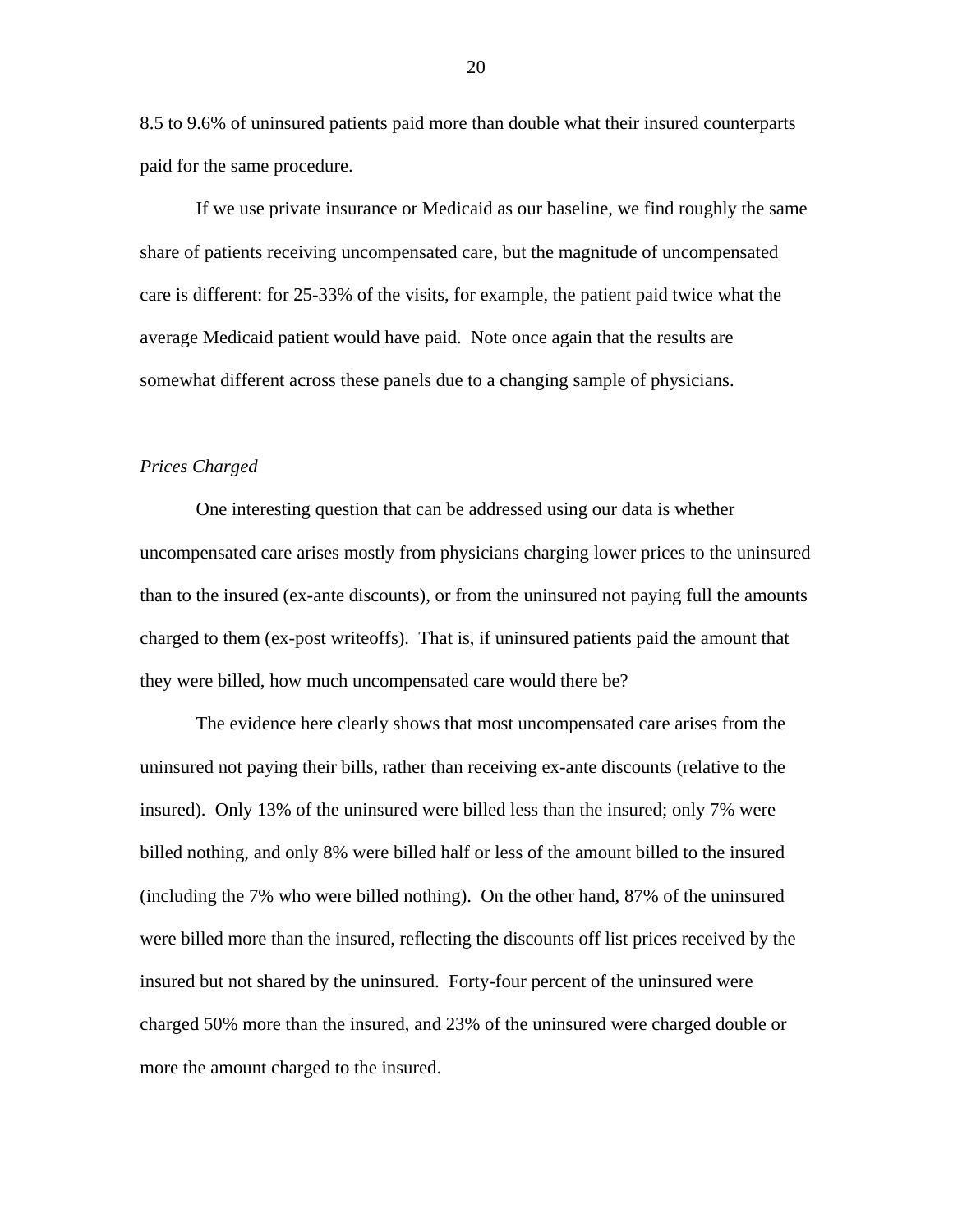## *Actual vs. Reported Uncompensated Care*

 Our results thus far are quite striking, suggesting that physicians don't actually provide much uncompensated care, despite survey evidence to the contrary. Is this result because physicians aren't reporting the truth in surveys, or because they are calculating uncompensated care relative to list rather than discounted prices?

 The evidence here strongly favors the latter interpretation. Table 6 shows uncompensated care computed in the "traditional" way. This table mimics our procedure, but instead compares the amounts paid by the uninsured to list prices (rather than net payments by the insured). The vast majority of physicians collect less than list prices from their uninsured patients, and 40-57% of visits by the uninsured result in a payment below list price. The average "underpayment" (amount paid less than list price) ranges from 48.7% to 67.7%. Relative to list prices, then, physicians are providing uncompensated care on average of \$93 to \$128 per visit, or 2.7% to 3.2% of revenues, well above the amounts we show in Table 3.

These estimates are about half of the share of practice time devoted to charity care reported by Cunningham and May (2006), but that charity care level included any patient for whom charity care was provided, insured or not. As noted earlier, Kilpatrick et al. (1991) found that about half of uncompensated care was delivered to the uninsured; extrapolating to our results, we would estimate total uncompensated care levels of 5.4% to 6.4%, which is directly in line with the Cunningham and May estimates. Therefore, we conclude that the high levels of uncompensated care reported in previous studies are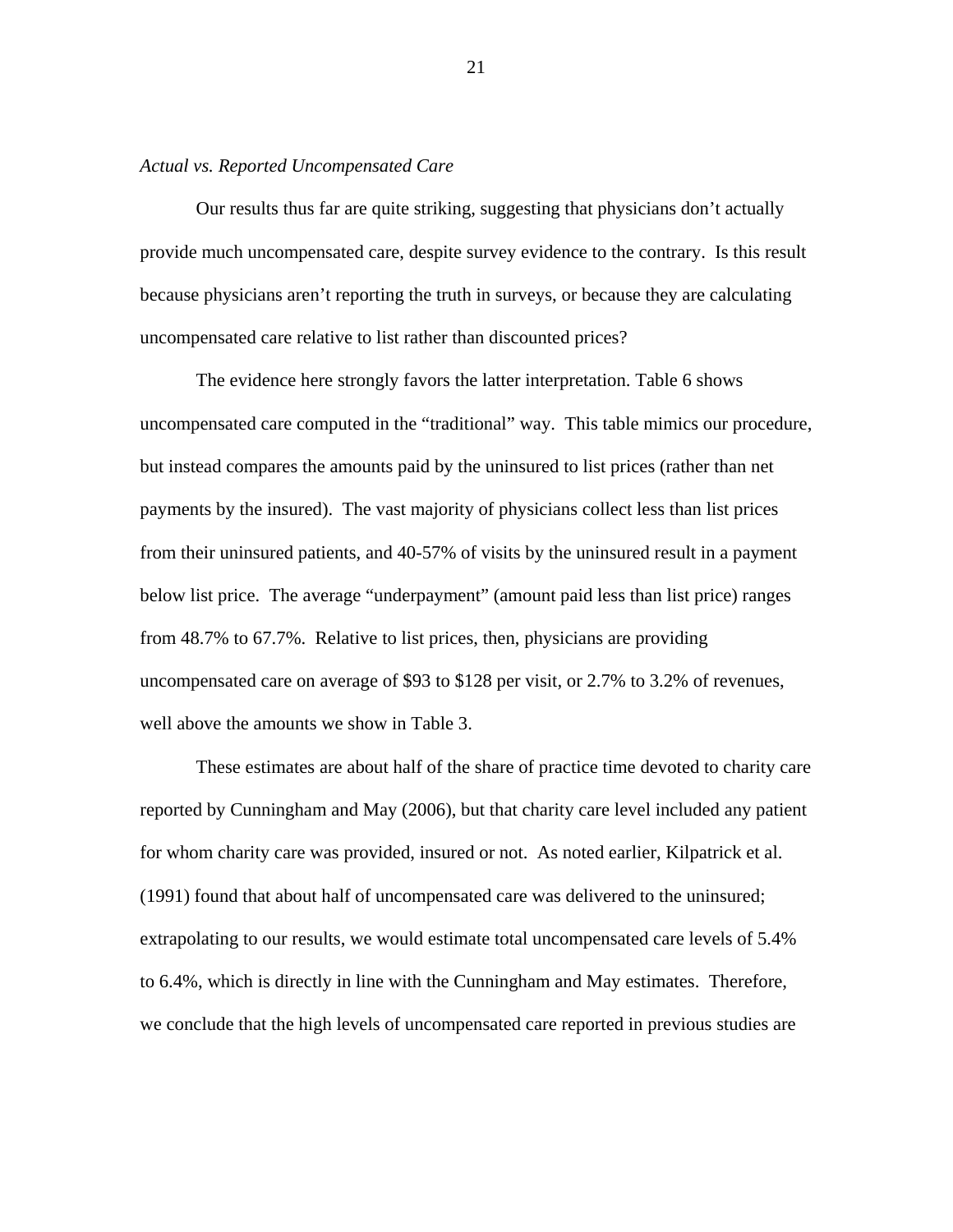the result not of poor reporting, but rather of a (in our opinion, faulty) comparison to list prices.

### **Part IV: Potential Biases to the Calculation**

We find that physicians deliver, on net, very little (if any) uncompensated care, but several features of our analysis suggest caution before extrapolating this result. In this section, we explore these concerns further.

## *Bias from Elective Processes?*

 A primary concern with our results is that we are defining insurance status at the visit level, not the patient level. Thus, some of our "uninsured" visits may actually be from insured patients who are not covered for that particular visit. For example, if our data include a large number of patients receiving elective or cosmetic procedures not covered by insurance (or patients choosing to pay cash to avoid insurance constraints), then this should not count against the uncompensated care delivered to those truly uninsured. In this section, we address that concern, and show it not to be a significant determinant of our findings.

Table 7 shows the 20 most common diagnoses for uninsured patients in the sample. The first column shows the ranking of that procedure in terms of frequency for the uninsured, and the second column shows the share of uninsured visits for which this was the primary diagnosis. The third column shows the comparable rank for the insured and the share of insured visits for which this was the primary diagnosis.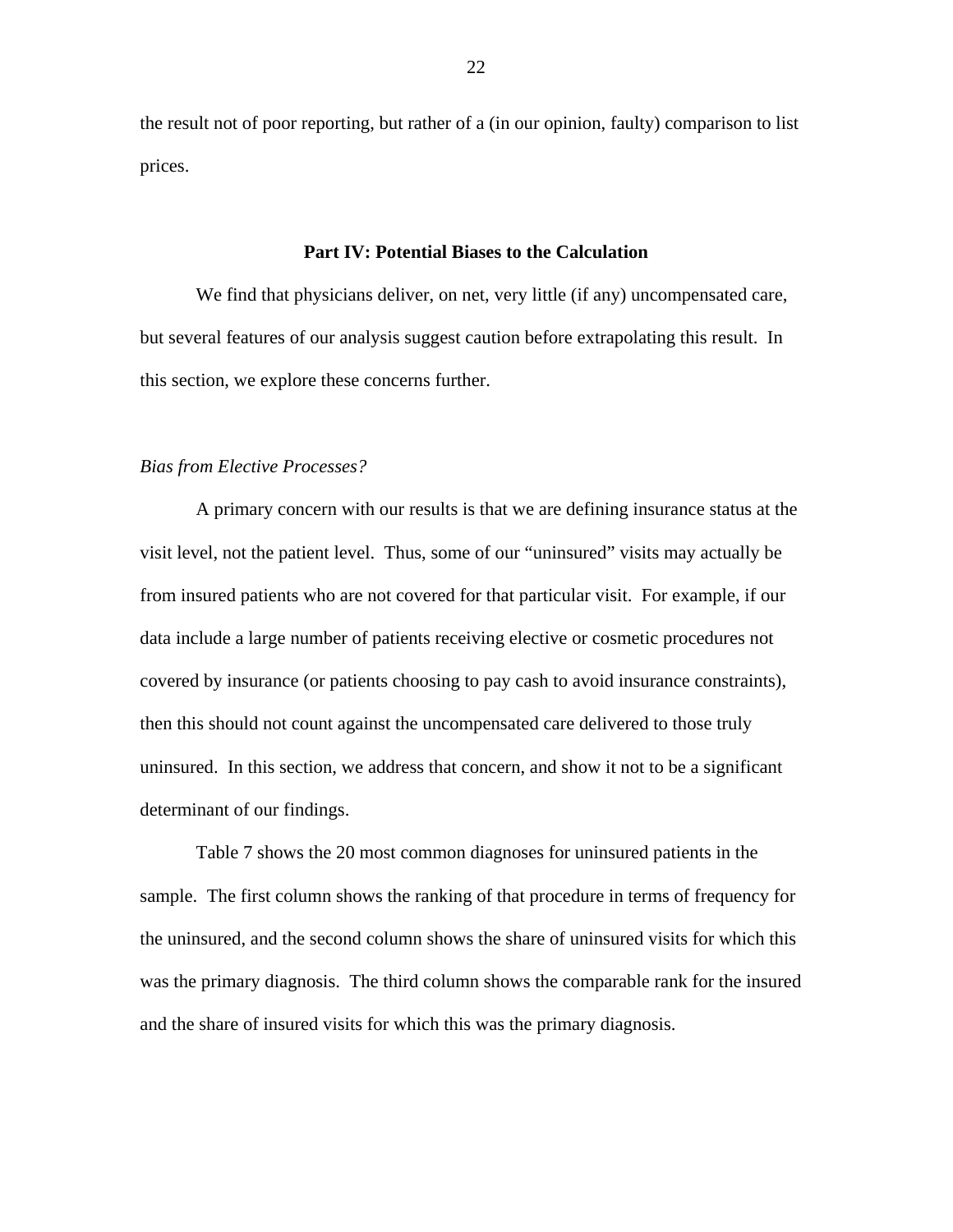There is a very strong correspondence across these groups. Fourteen of the twenty most common diagnoses for the uninsured are also in the top twenty diagnoses for the insured; eighteen are in the top thirty diagnoses for the insured. The shares are also very similar. Thus, the procedures which make up the most common treatments of the uninsured are common procedures performed on the insured as well; our data do not appear to largely reflect "elective" procedures that are uncovered for that visit. At the same time, there are clearly examples of this type of visit in our data, as shown by the row for "myopia", which is very common for the uninsured and not so for the insured; this clearly reflects the fact that many of those treated for myopia are insured individuals not covered by that service.

 To address this issue more comprehensively, we ranked all procedures by the fraction of the time they were performed on uninsured patients. For example, 40% of patients receiving acupuncture appear uninsured; presumably this includes patients who have insurance that won't cover the procedure. On the other hand, only 1.6% of patients receiving a pap smear are uninsured; since virtually all insurance (other than hospitalonly coverage) would cover this procedure, the patients reported uninsured are presumably truly uninsured.

 We then replicated our analysis excluding subsets of procedures with particularly high shares of uninsured (like myopia or acupuncture), on the grounds that these procedures may represent care actually delivered to the insured. In fact, if we exclude all procedures where more than 15% of the users were uninsured, our estimate of total uncompensated care remains unchanged. As we lower the cut-off and exclude more procedures, our estimate of uncompensated care per visit actually *falls*. This result is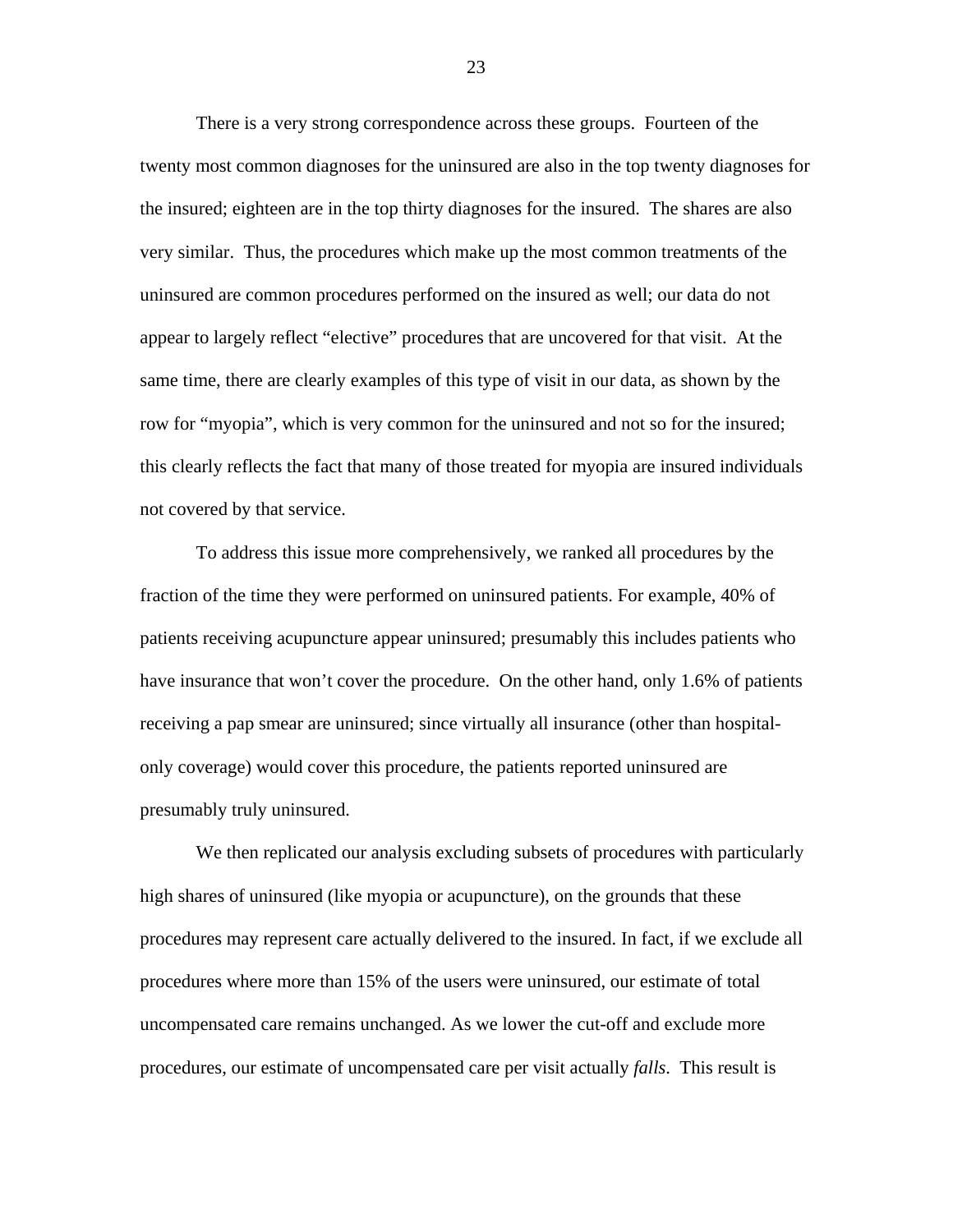sensible: patients classified as uninsured for elective procedures are more likely to be actually insured, and are therefore more likely to pay their bills. If we only looked at procedures where less than 3% of patients were uninsured (which excludes half of the procedures done), uncompensated care per visit is cut in half. This is strong evidence that our results aren't driven by elective procedures.

## *Bias from Out of Network Physicians?*

 Another source of bias to our calculations could be that our "uninsured" patients are really insured patients who aren't receiving elective procedures – but who are receiving them from "elective physicians", that is physicians who are not covered by their insurance. This should not be a major issue for our analysis, since even if patients are going out of network their utilization will be reported back to their insurance and they will be classified as insured patients in our data. Nevertheless, we can investigate the importance of this issue by excluding from our sample physicians who appear to be "elective": that is, physicians where the uninsured are likely to pay the full bill. Of course, this approach confounds the issue by *also* getting rid of those physicians who are most aggressive in collecting from the "truly uninsured", so in doing so we will by definition overstate the amount of uncompensated care delivered.

 Even this aggressive approach, however, does not suggest that such elective physicians are driving our results. If we remove from our sample all physicians where half or more of their uninsured patients pay their full bill, the amount of uncompensated care delivered in aggregate in our sample rises from only -0.07% (our best estimate from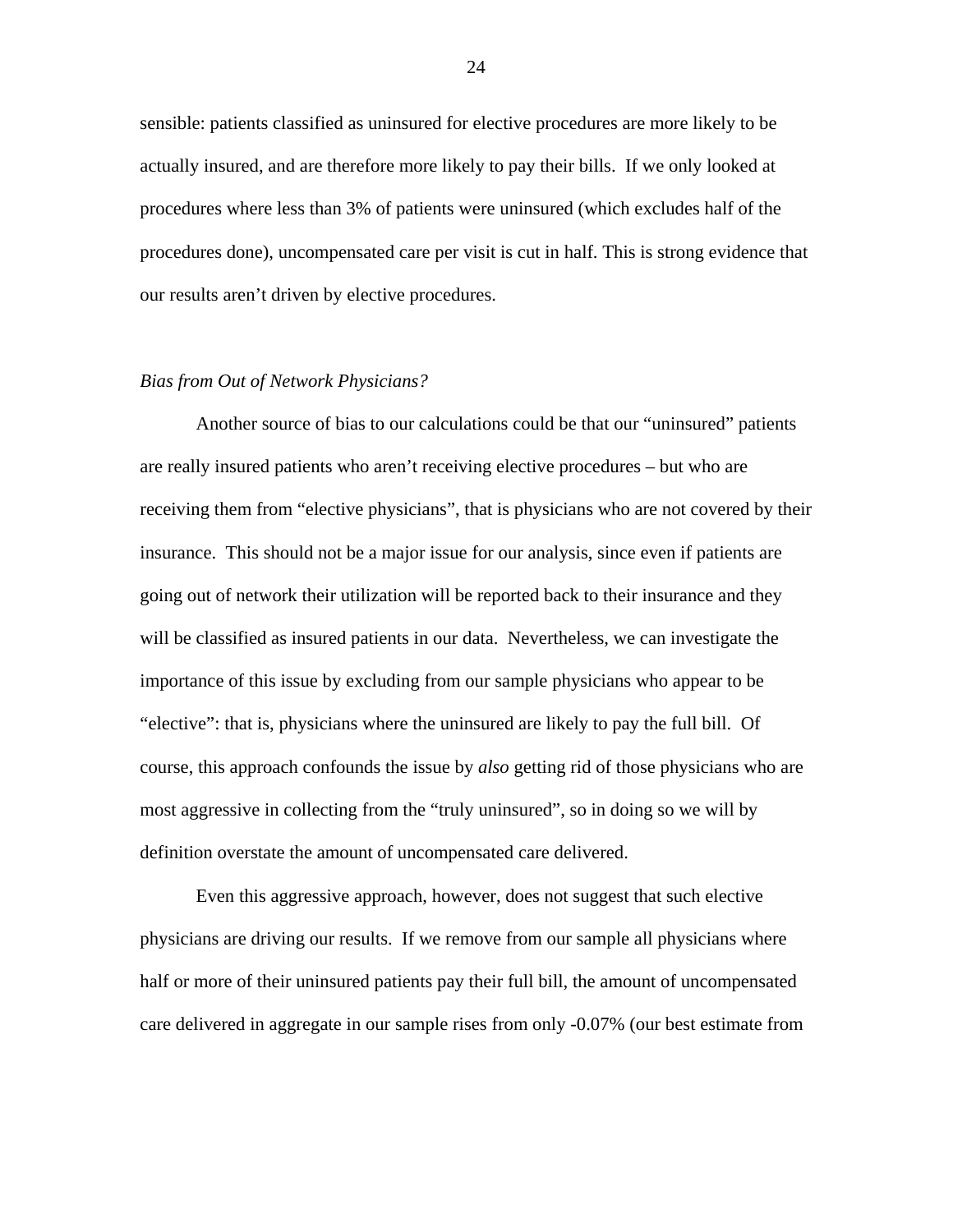Table 3) to 0.66% of revenues – still a very small number compared to reported uncompensated care.

## *Bias from Health Differences by Insurance Status*

Our assumption that the payments from insured patients represent the opportunity cost of uninsured patients rests on a presumption that the two groups are similarly costly to treat. If an uninsured patient is much sicker, however, and therefore requires more physician time or effort, then the relevant opportunity cost may not be payment from an insured patient but some higher figure. Of course, if this variation is reflected only in the different procedures performed on insured and uninsured patients, then it is captured by our procedure-specific methodology. There may, however, be variation in health across insurance types within procedure - perhaps a 15-minute office visit from an uninsured patient requires more effort than a 15-minute visit from an insured patient.

To test this hypothesis, we use the diagnoses which are recorded as part of each visit, and assume that visits with more diagnoses require more effort. Our data shows that the uninsured on average have no more diagnoses per visit than patients with other types of coverage: 1.58 diagnoses per visit the uninsured patient, 1.60 for Medicaid, 1.64 for private insurance, and 2.07 for Medicare.

However, the comparison above could be misleading if the uninsured population is somehow different, or seeing a different set of doctors (although Table 1 suggests that this is not the case). For example, a patient visiting a dermatologist for acne will likely have only one diagnoses for his visit, but if the same patient visited a general practitioner for a yearly physical, the list might be longer. To be sure we're comparing similar visits,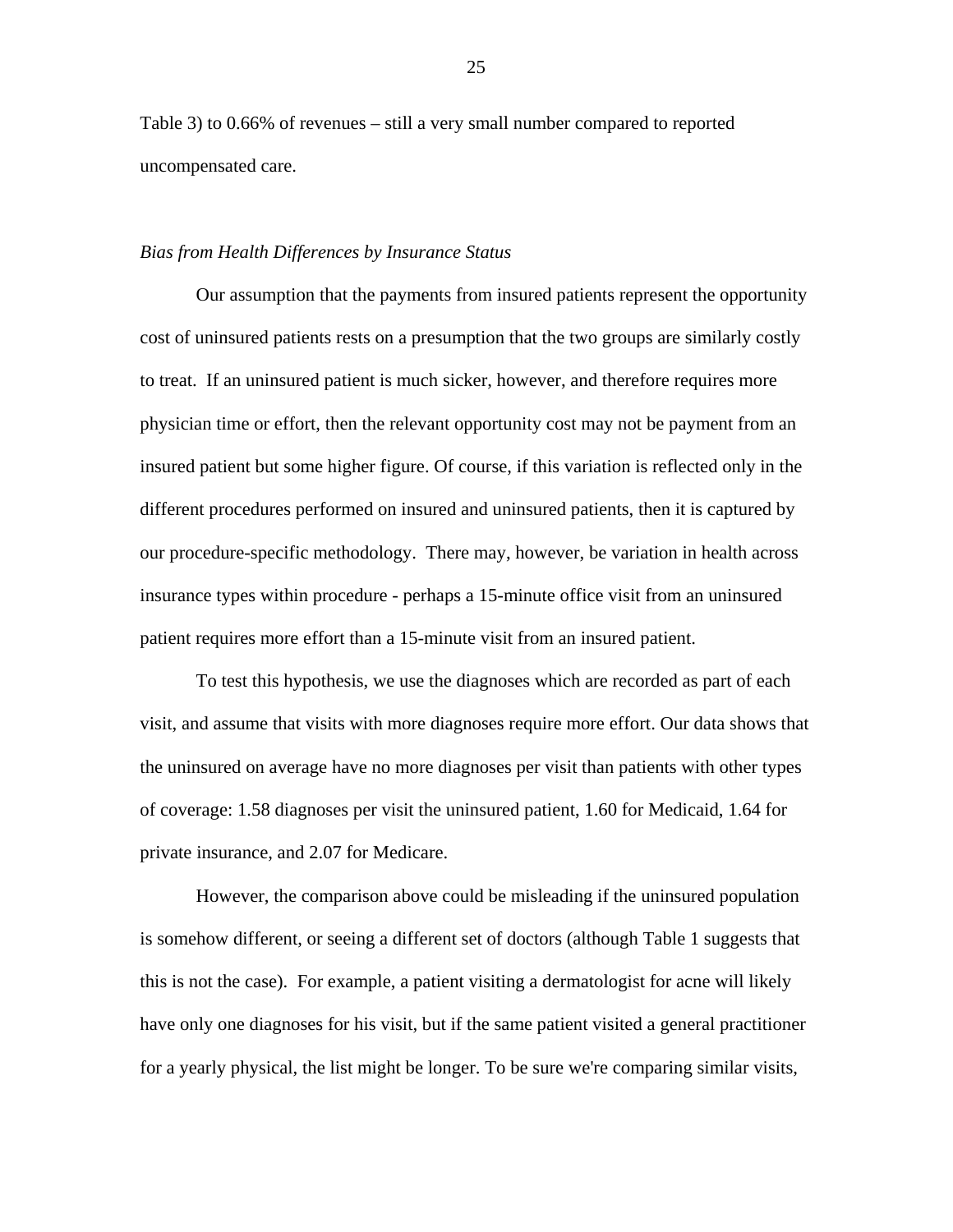we can ask the question differently: "For every visit for a respiratory infection, how many other diagnoses were recorded as part of that visit?" If we ask the question for any of the most common diagnoses -- chest pain, respiratory infections, stomache ache, routine exam, or pharyngitis -- the result is always the same: the uninsured have fewer diagnoses recorded per visit, and therefore appear no less healthy than insured patients. If anything, they appear healthier.

### *Bias From Cost-Shifting?*

 One limitation of our analysis is that it ignores the fact that the prices charged the insured may themselves be directly influenced by the level of uncompensated care provided, through the mechanism of cost-shifting. If a physician raises his prices on insured patients to compensate for uninsured patients who underpay, there is a potential bias from our using those prices to measure the level of uncompensated care. However, raising prices on the insured to pay for the uninsured will increase the level of uncompensated care, not decrease it. Therefore, if price-shifting exists in our data, the amount of uncompensated care will be overstated. Our analysis of this issue suggests that any effect of price shifting is very modest.

#### **Part IV: Conclusions and Implications**

 The provision of uncompensated care is an important touchstone for health care policy in the U.S. Many argue that the uninsured are already implicitly insured through the provision of uncompensated care. Others use the existence of uncompensated care as a justification for, and potential financing source of, universal insurance coverage. But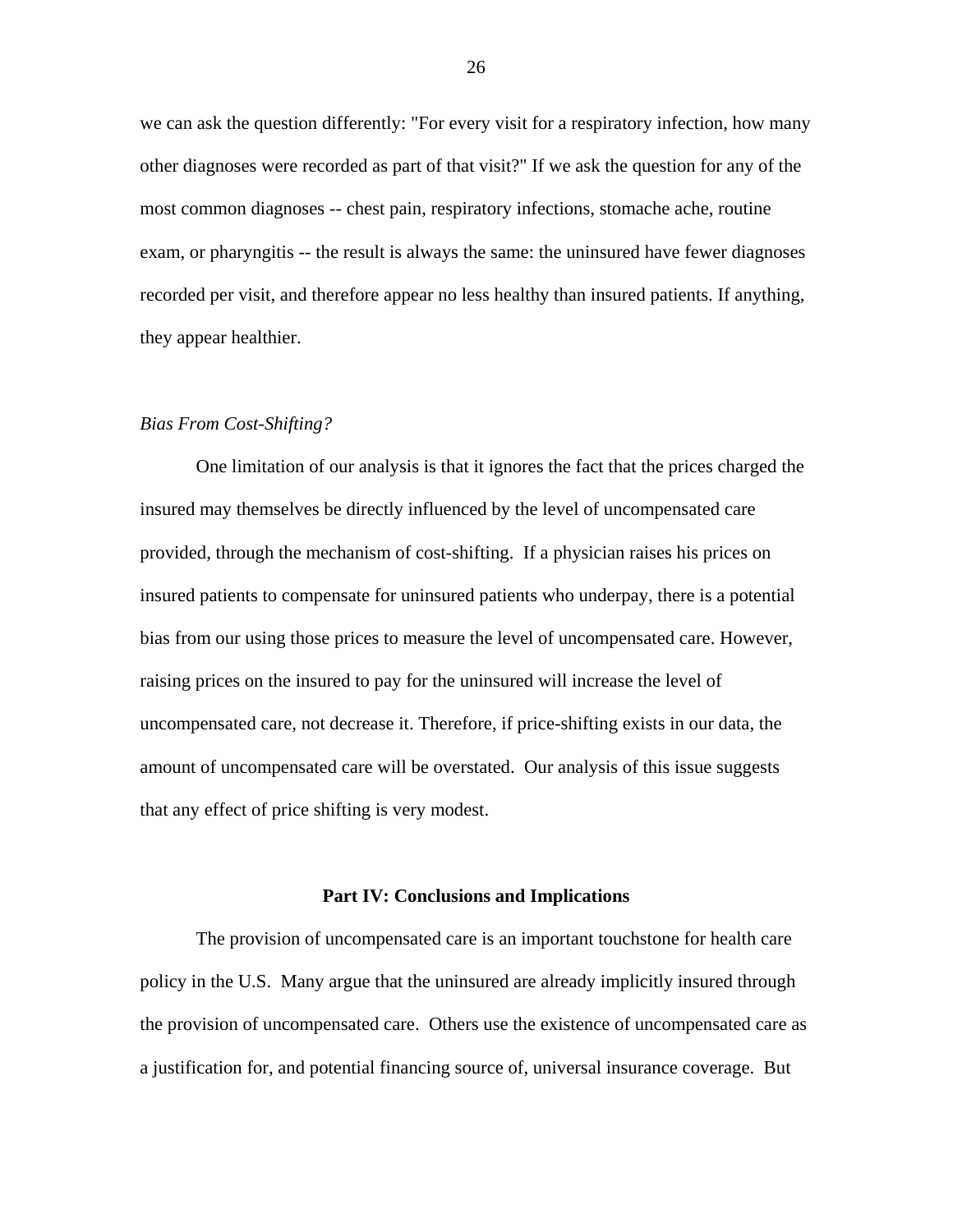such debates begin with a flawed definition of uncompensated care that does not recognize the realities of the U.S. health care market, and in particular the enormous discounts delivered to insured patients relative to the list prices charged the uninsured.

 In this paper we have considered an alternative approach which recognizes those discounts by comparing the prices paid to the uninsured to those paid by the insured. Doing so provides a very different picture of the level of uncompensated care provided by physicians. While the physicians in our sample appear to be providing charity care for the uninsured that amounts to between 2.7 % and 3.2% of their practice revenues, in fact the uninsured are paying *more*, on net, for their care than are the insured. At most, the uninsured are receiving price discounts that are 0.8% of practice revenues.

 This is a striking finding which throws into doubt many of the arguments noted above. Of course, physician uncompensated care is only a minority of the total amount of uncompensated care provided in the U.S. The important question is whether applying the type of approach considered here to hospitals would lead to dramatic reductions in their reported uncompensated care.

 The computations of hospital uncompensated care from the AHA also rely on list prices, which would tend to overstate uncompensated care by the arguments provided here. At the same time, the AHA adjusts reported uncompensated care downward by the hospital's overall cost/charge ratio, which will bring the opportunity cost measure more in line with net payments from the insured (although probably not all the way). Moreover, the uninsured are likely to be paying a much smaller fraction of their (large) hospital bills than they are of their (smaller) physician bills, which suggests that hospitals aren't getting as much return as physicians on the uninsured.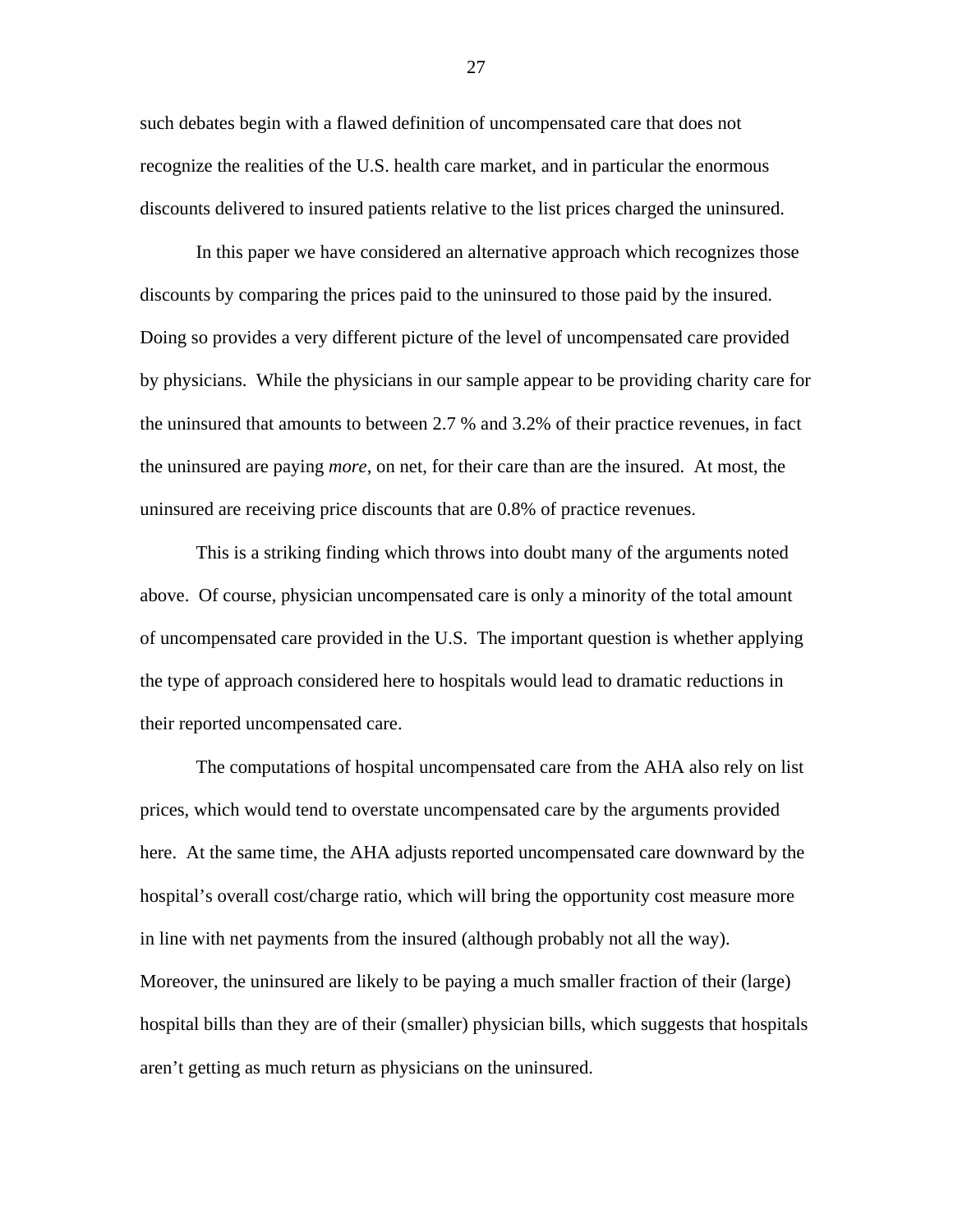Thus, it seems clear that the AHA measure of uncompensated care overstates hospital uncompensated care much less than do survey measures of physicians. Whether the AHA measure overstates uncompensated care at all, and by how much, is an important topic for future research.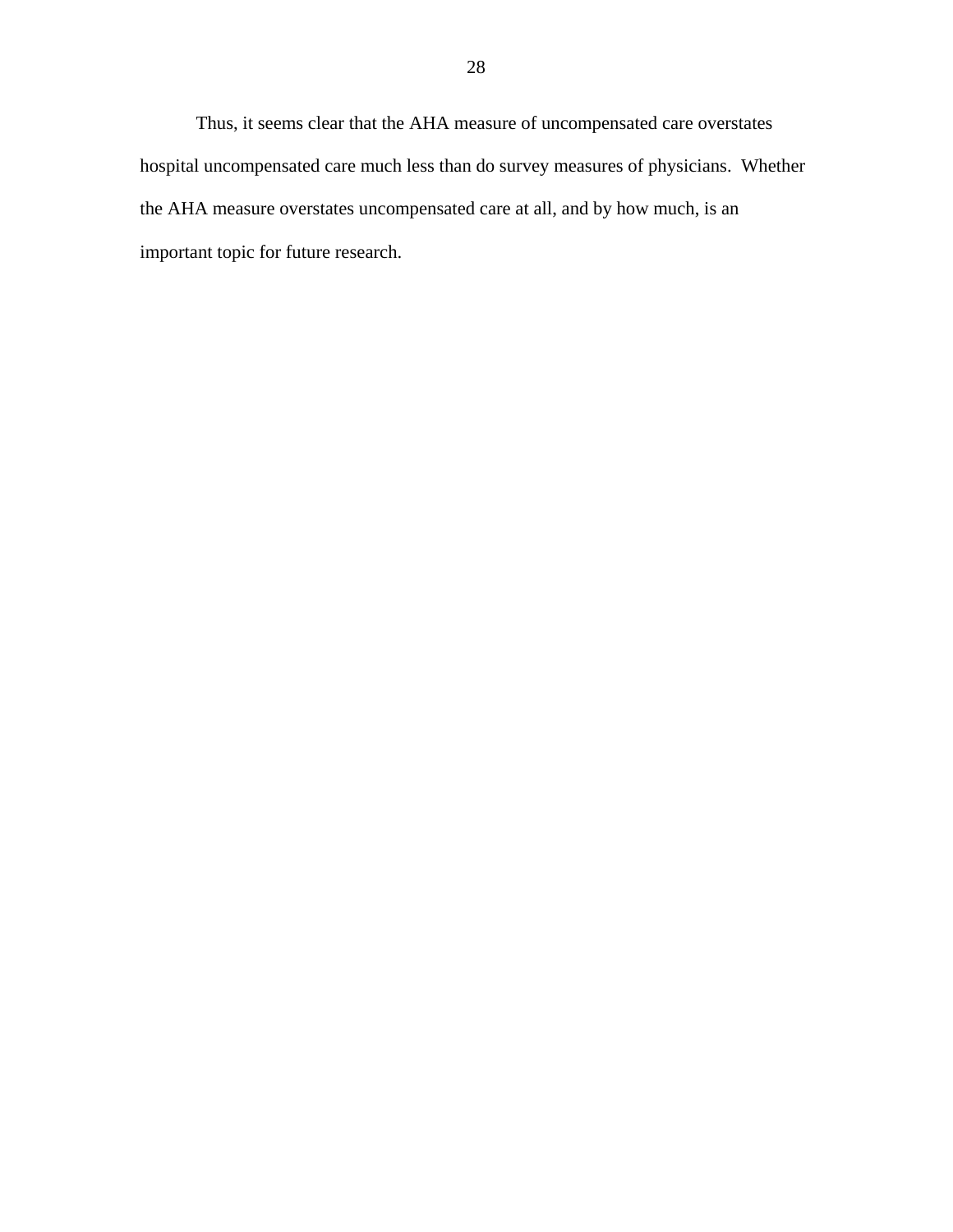## **References**

- American Hospital Association, "Uncompensated Hospital Care Cost Fact Sheet". AHA, October 2006.
- Brent R Asplin, Karin V Rhodes, Lauren Crain, Arthur L Kellermann and Nicole Lurie (2003). "Insurance without Care: Unreliable Access to Emergency Department Follow-up Care," Academic Emergency Medicine, 10(5), 546-547.

The Catholic Health Association, "Community Benefit Reporting", 2005

- Cunningham, Peter J. and Jessica H. May (2006). "A Growing Hole in the Safety Net: Physician Charity Care Declines Again". Center for Health Systems Change Tracking Study Number 13, May 2006. Available at http://hschange.org/CONTENT/826/826.pdf
- Duncan, R. Paul and Kerry Kilpatrick (1987). "Data Watch: Unresolved Hospital Charges in Florida," *Health Affairs*, 157-166.
- Fairbrother, Gerry, Michael K. Gusmano, Heidi L. Park and Roberta Scheinmann (2003). "Care For The Uninsured In General Internists' Private Offices," Health Affairs 22(6), p. 217-224.
- Hadley, Jack, and John Holahan. (2003) "How Much Medical Care Do the Uninsured Use, and Who Pays for It?" Health Affairs (Web Exclusive, June 4, 2003) at http://content.healthaffairs.org/webexclusives/index.dtl?year=2003.
- Hammer, David C. "Performance Is Reality: How is Your Revenue Cycle Holding Up?" Healthcare Financial Management, July 2005.
- Healthcare Financial Management (2007), "Steven T. Miller: The IRS Perspective on Charity Care".
- Hospital Survey and Construction Act (1946), Public Law 725 (commonly known as the Hill-Burton Act).
- Kilpatrick, Kerry, Michael Miller, Jeffrey Dwyer and Dan Nissen (1991). "Uncompensated Care Provided by Private Practice Physicians in Florida," *HSR: Health Services Research*, 26, 277-302.
- Ohsfeldt, Robert (1985). "Uncompensated Medical Services Provided by Physicians and Hospitals," *Medical Care*, 23, 1338-1344.
- Saywell, Robert et al. (1989). "Hospital and Patient Characteristics of Uncompensated Hospital Care: Policy Implications," *Journal of Health Politics, Policy and Law*, 14, 287-307.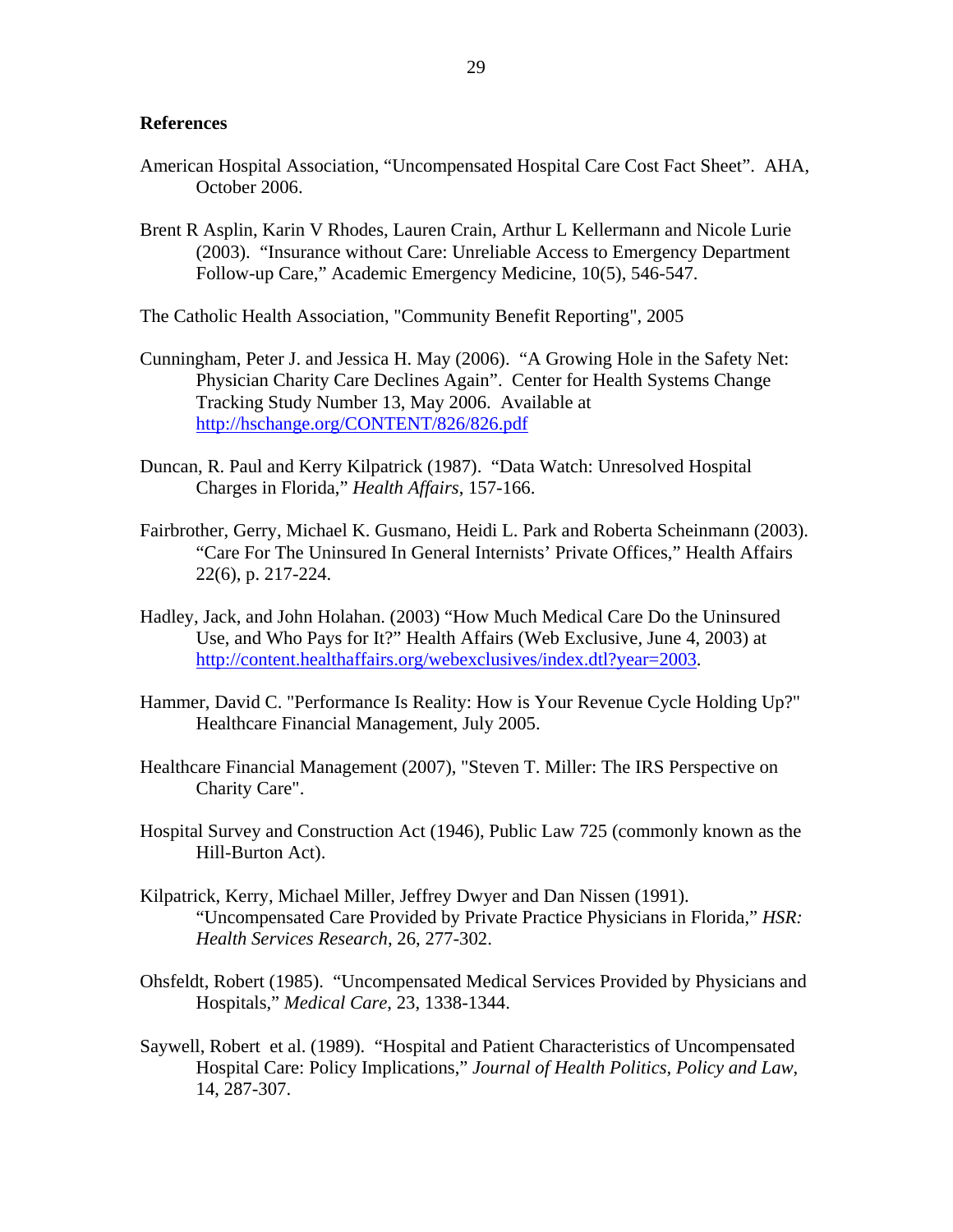- Sloan, Frank, J. Cromwell and J. B. Mitchell (1978). *Private Physicians and Public Programs*. Lexington, MA: D.C. Health Publishing Company, 1978.
- Title 42 United States Code, Public Health, Section 124.503
- Texas Department of State Health Services (2005), "Annual Statement of Community Benefits Standard - 2005, Texas Nonprofit Hospitals",.
- Weissman, J.S., C. Van Deusen Lukas and A.M. Epstein (1992). "Bad Debt and Free Care in Massachusetts Hospitals," *Health Affairs*, 148-161.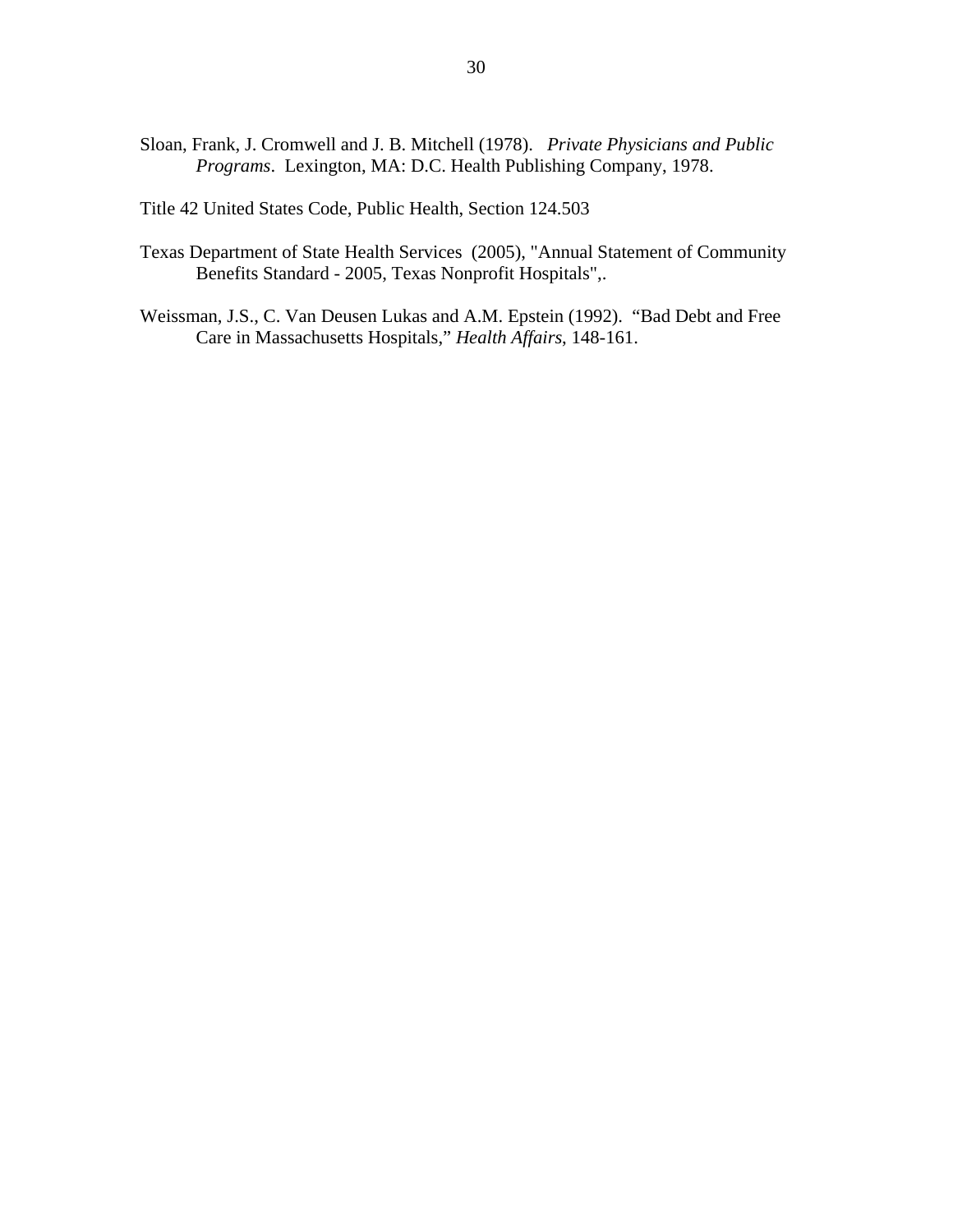| <b>Table 1: Weighting Factors</b>       |             |                             |                                 |  |  |
|-----------------------------------------|-------------|-----------------------------|---------------------------------|--|--|
| <b>Size or Speciality</b>               | % in sample | $\frac{6}{9}$<br>nationally | <b>Scaling</b><br><b>Factor</b> |  |  |
| Speciality: Family/General Practice     | 18.58%      | 16.99%                      | .91                             |  |  |
| Speciality: Internal Medicine           | 14.71%      | 14.27%                      | .97                             |  |  |
| <b>Speciality: Medical Specialties</b>  | 23.82%      | 29.34%                      | 1.23                            |  |  |
| Speciality: ObGyn                       | 14.50%      | 6.25%                       | .43                             |  |  |
| <b>Speciality: Pediatrics</b>           | 10.61%      | 7.83%                       | .74                             |  |  |
| Speciality: Psychiatry                  | 1.87%       | 6.47%                       | 3.46                            |  |  |
| <b>Speciality: Surgical Specialties</b> | 15.90%      | 18.84%                      | 1.19                            |  |  |
| Practice Size: 1                        | 1.87%       | 23.75%                      | 12.71                           |  |  |
| Practice Size: 2-3                      | 4.82%       | 16.45%                      | 3.42                            |  |  |
| Practice Size: 4-10                     | 11.77%      | 23.97%                      | 2.04                            |  |  |
| Practice Size: 11-199                   | 54.22%      | 14.84%                      | .27                             |  |  |
| Practice Size: 200+                     | 5.42%       | 3.75%                       | .69                             |  |  |
| Practice Size: other                    | 21.90%      | 17.23%                      | .79                             |  |  |

Note: Table shows the relative national and sample-specific distribution of practice characteristics that are used to develop our scaling factors. First column shows the percentage in the sample represented by that specialty or size. The second column shows the comparable figure for the national sample (from CTS, as described in text). Third column is the ratio, which we use to scale the data.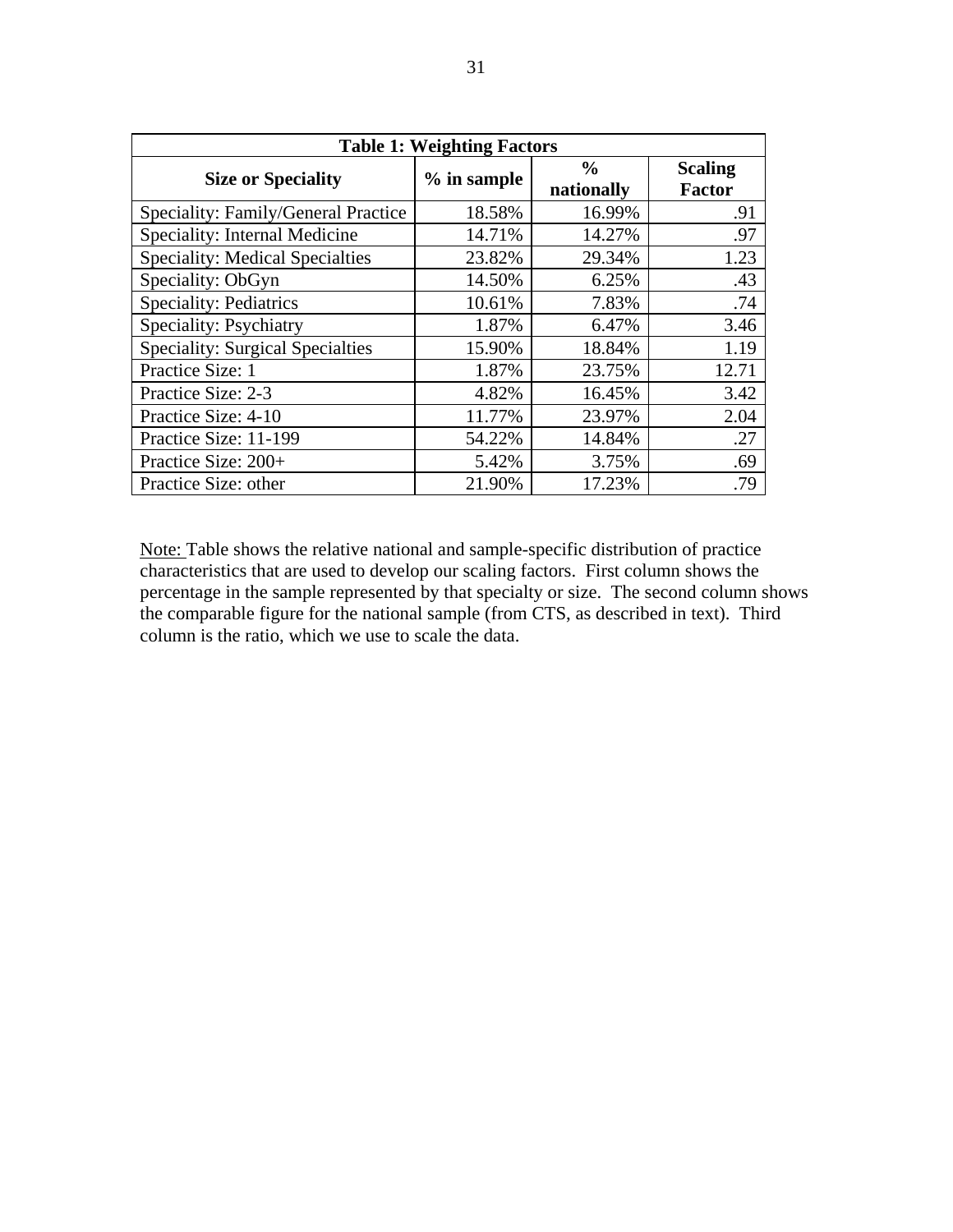

**Figure 1: The Distribution of Physician Uncompensated Care**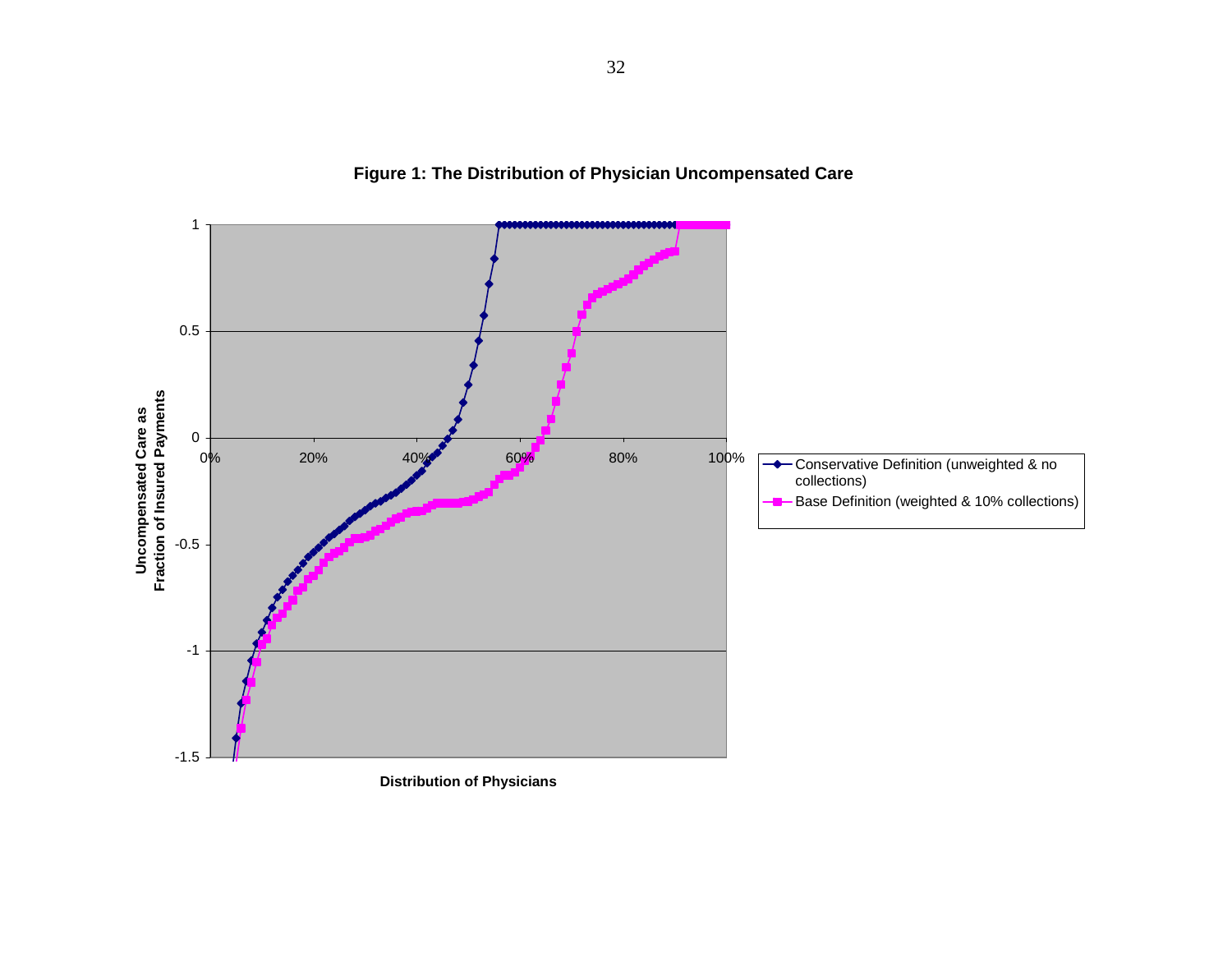

**Figure 2: The Distribution of Physician Uncompensated Care, by Insured Payer**

**Distribution of Physicians**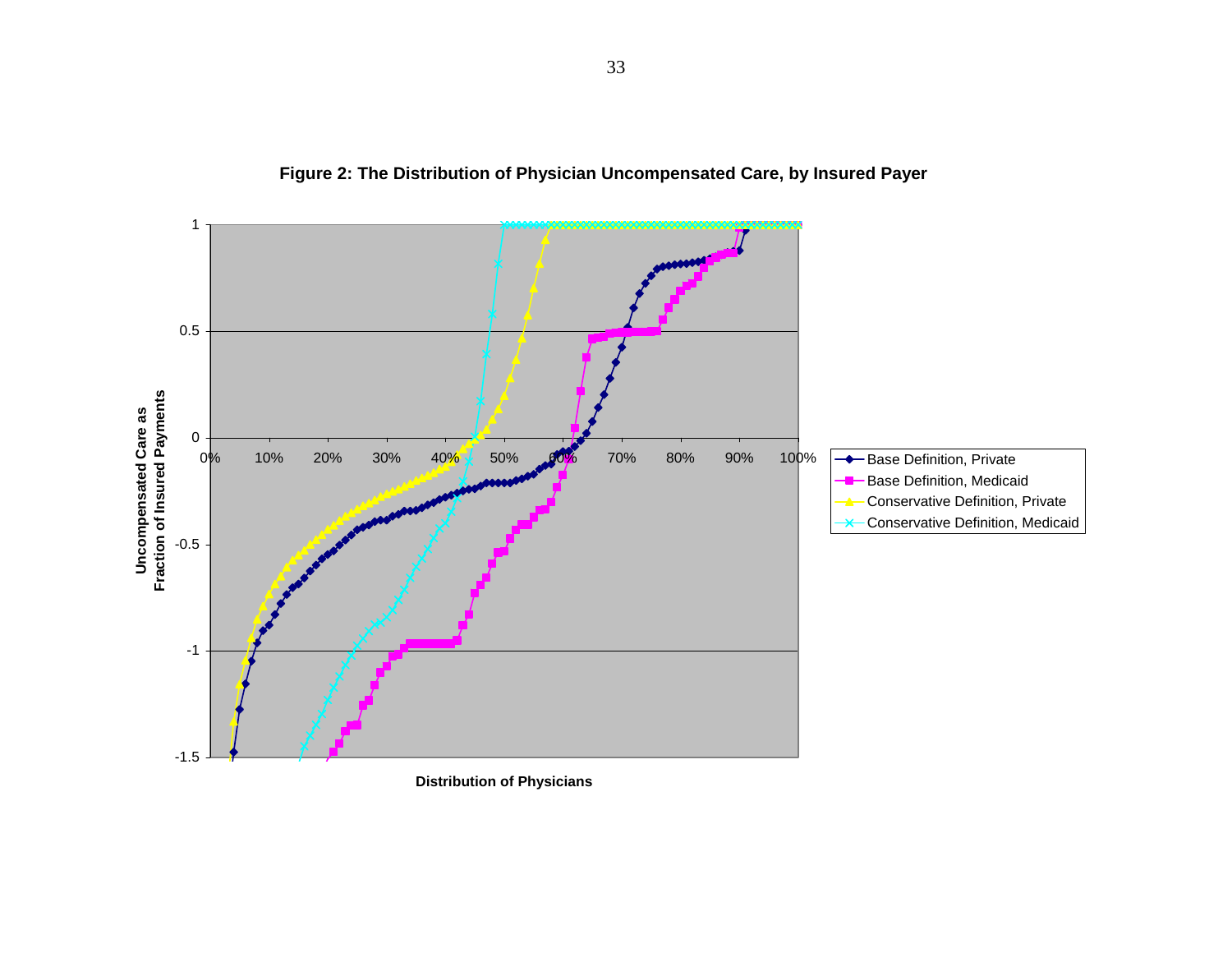| Table 2: Physician Perspective -- Total Uncompensated Care for the Uninsured |             |                                      |             |                |  |  |  |
|------------------------------------------------------------------------------|-------------|--------------------------------------|-------------|----------------|--|--|--|
|                                                                              | Weighted    | Weighted<br>Unweighted<br>Unweighted |             |                |  |  |  |
|                                                                              | 10%         | N <sub>o</sub>                       | 10%         | N <sub>o</sub> |  |  |  |
|                                                                              | Collections | Collections                          | Collections | Collections    |  |  |  |
| Relative to all insured                                                      |             |                                      |             |                |  |  |  |
| % Physicians earning 0 on<br>uninsured                                       | 2.2%        | 5.4%                                 | 1.9%        | 7.8%           |  |  |  |
| % Physicians earning<br>50% less on uninsured                                | 17.1%       | 20.7%                                | 26.2%       | 30.5%          |  |  |  |
| % Physicians earning<br>more on uninsured                                    | 58.3%       | 57.1%                                | 46.8%       | 44.4%          |  |  |  |
| % Physicians earning<br>50% more on uninsured                                | 13.3%       | 13.0%                                | 12.4%       | 11.5%          |  |  |  |
| % Physicians earning<br>100% more on uninsured                               | 3.1%        | 2.8%                                 | 2.9%        | 2.8%           |  |  |  |
|                                                                              |             | Relative to private insurance        |             |                |  |  |  |
| % Physicians earning 0 on<br>uninsured                                       | 2.2%        | 5.4%                                 | 2.1%        | 8.0%           |  |  |  |
| % Physicians earning<br>50% less on uninsured                                | 18.5%       | 20.8%                                | 28.4%       | 32.7%          |  |  |  |
| % Physicians earning<br>more on uninsured                                    | 54.3%       | 50.6%                                | 41.9%       | 39.8%          |  |  |  |
| % Physicians earning<br>50% more on uninsured                                | 11.2%       | 11.0%                                | 10.0%       | 9.5%           |  |  |  |
| % Physicians earning<br>100% more on uninsured                               | 2.5%        | 2.5%                                 | 2.3%        | 2.2%           |  |  |  |
|                                                                              |             | <b>Relative to Medicaid</b>          |             |                |  |  |  |
| % Physicians earning 0 on<br>uninsured                                       | 3.3%        | 8.4%                                 | 2.2%        | 10.1%          |  |  |  |
| % Physicians earning<br>50% less on uninsured                                | 12.5%       | 17.3%                                | 18.6%       | 27.1%          |  |  |  |
| % Physicians earning<br>more on uninsured                                    | 75.4%       | 72.9%                                | 63.3%       | 59.5%          |  |  |  |
| % Physicians earning<br>50% more on uninsured                                | 57.8%       | 55.5%                                | 43.8%       | 41.5%          |  |  |  |
| % Physicians earning<br>100% more on uninsured                               | 39.0%       | 38.2%                                | 24.1%       | 22.5%          |  |  |  |

Note: Results from calculations described in text (and shown in Figure 1). Top panel compares uninsured to all insured; next two panels divide comparison group into privately insured and Medicaid insured. First column shows results for our base case that is weighted and assumes 10% collection rate; other columns vary weighting and collection assumption.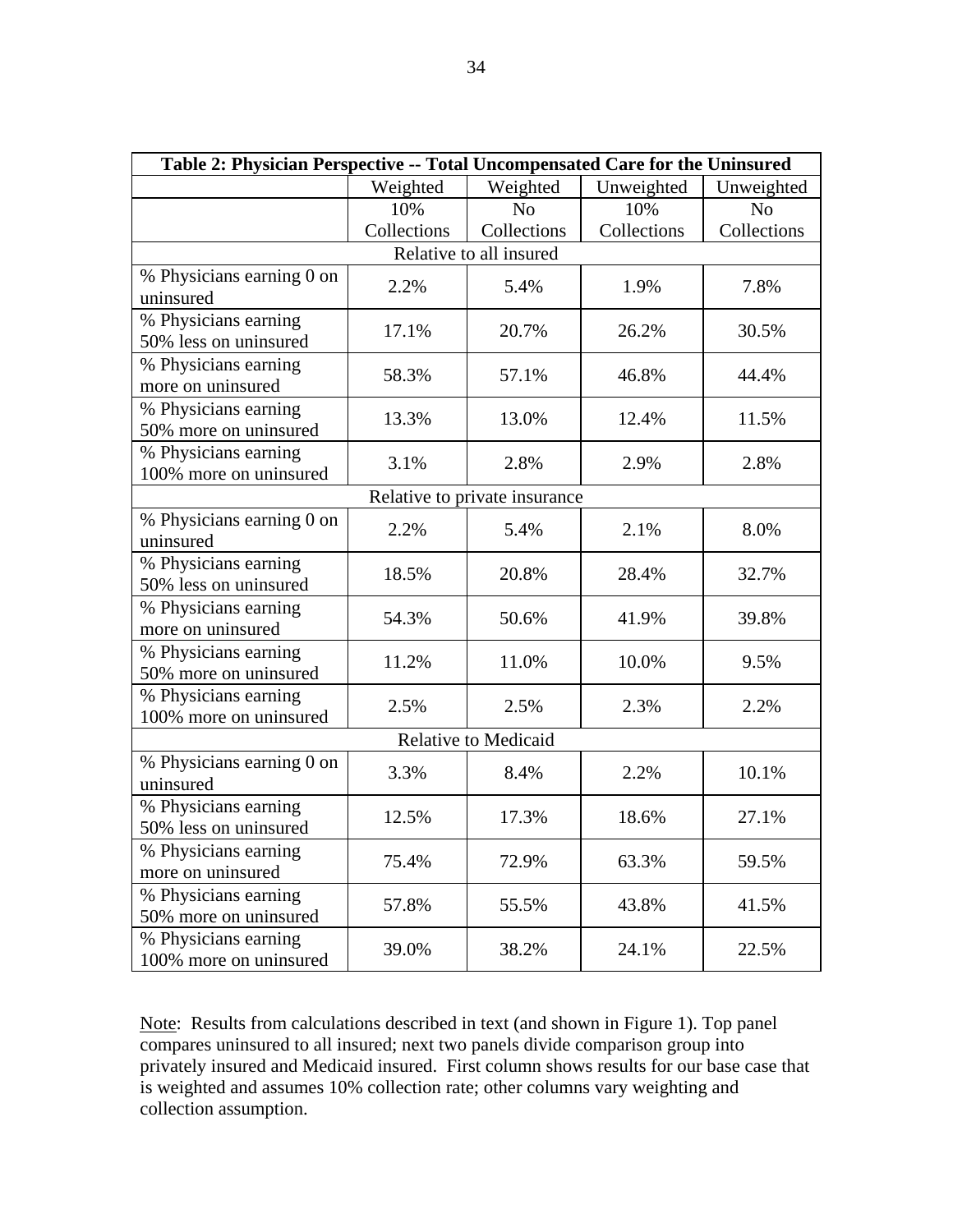| Table 3: Total Uncompensated Care for the Uninsured |             |                               |             |                |  |
|-----------------------------------------------------|-------------|-------------------------------|-------------|----------------|--|
|                                                     | Weighted    | Weighted                      | Unweighted  | Unweighted     |  |
|                                                     | 10%         | N <sub>o</sub>                | 10%         | N <sub>o</sub> |  |
|                                                     | Collections | Collections                   | Collections | Collections    |  |
|                                                     |             | Relative to all insured       |             |                |  |
| Uncomp Care as % of<br><b>Patient Revenues</b>      | $-0.07%$    | 0.09%                         | 0.43%       | 0.59%          |  |
| Average Uncomp Care \$<br>Per Uninsured Visit       | $$-2.10$    | \$2.61                        | \$14.42     | \$19.86        |  |
| Uncomp Care as % of<br>Reveues -- top 10% docs      | 6.62%       | 7.88%                         | 10.95%      | 12.24%         |  |
| Uncomp Care as % of<br>Reveues -- top 25% docs      | 3.02%       | 3.42%                         | 3.99%       | 4.74%          |  |
|                                                     |             | Relative to private insurance |             |                |  |
| Uncomp Care as % of<br><b>Patient Revenues</b>      | 0.24%       | 0.39%                         | 0.65%       | 0.80%          |  |
| Average Uncomp Care \$<br>Per Uninsured Visit       | \$6.96      | \$11.30                       | \$21.60     | \$26.65        |  |
| Uncomp Care as % of<br>Reveues -- top 10% docs      | 9.01%       | 10.15%                        | 12.78%      | 14.37%         |  |
| Uncomp Care as % of<br>Reveues -- top 25% docs      | 4.11%       | 4.36%                         | 5.42%       | 6.17%          |  |
| <b>Relative to Medicaid</b>                         |             |                               |             |                |  |
| Uncomp Care as % of<br><b>Patient Revenues</b>      | $-0.72%$    | $-0.50%$                      | $-0.06%$    | 0.16%          |  |
| Average Uncomp Care \$<br>Per Uninsured Visit       | $$-14.95$   | $$-9.94$                      | $$-1.42$    | \$3.97         |  |
| Uncomp Care as % of<br>Reveues -- top 10% docs      | 5.01%       | 6.04%                         | 8.18%       | 9.63%          |  |
| Uncomp Care as % of<br>Reveues -- top 25% docs      | 1.34%       | 1.90%                         | 2.57%       | 3.17%          |  |

Note: Top panel compares uninsured to all insured; next two panels divide comparison group into privately insured and Medicaid insured. First column shows results for our base case that is weighted and assumes 10% collection rate; other columns vary weighting and collection assumption. First row in each panel shows the average of the ratio of uncompensated care to patient revenues across our sample; the second row shows the average dollars of uncompensated care. Third and fourth rows show uncompensated care as a share of revenues for the 10% and 25% of physicians who provide the most uncompensated care.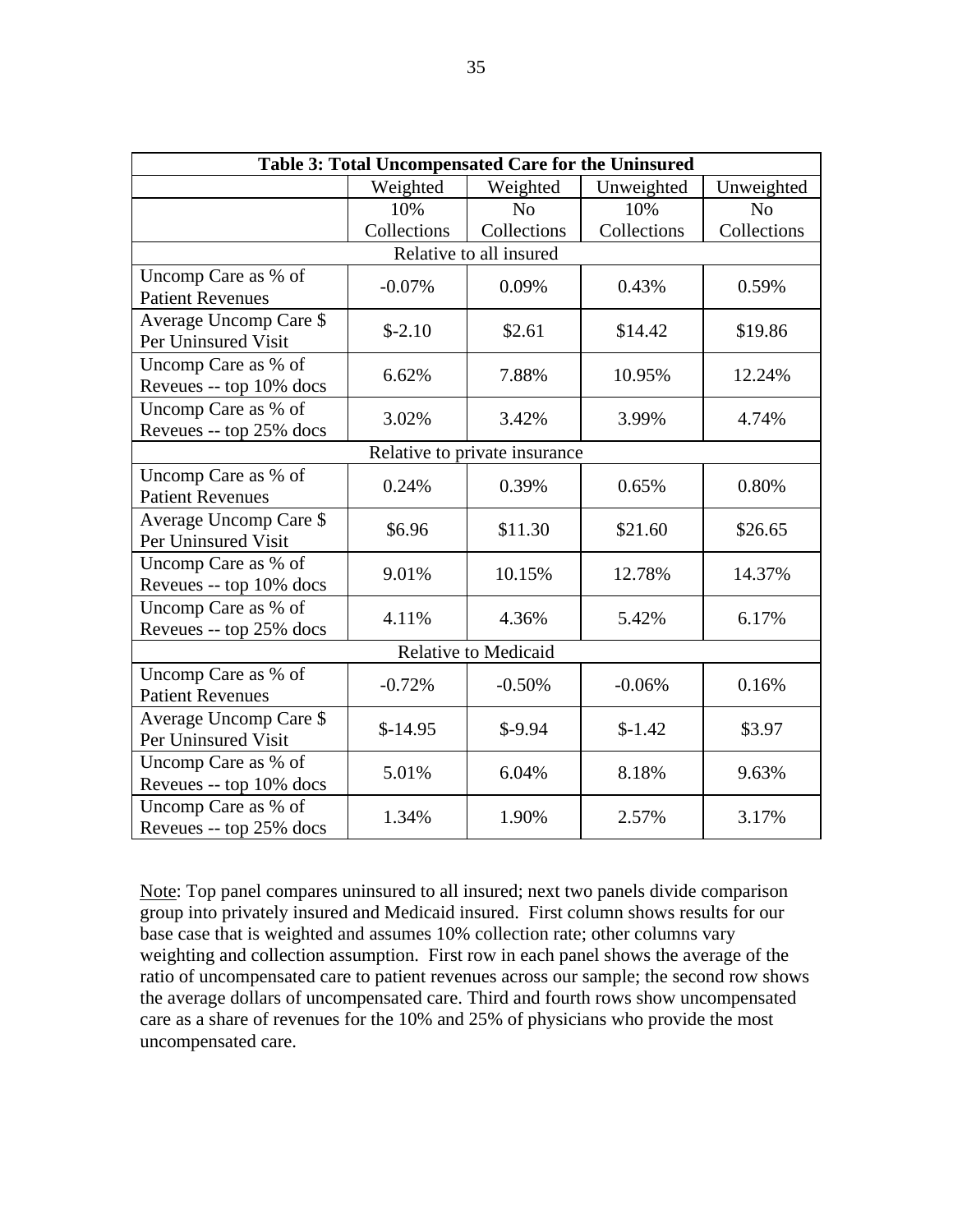| Table 4: Uncompensated Care for the Uninsured, Underpayment only |             |                                      |             |                |  |
|------------------------------------------------------------------|-------------|--------------------------------------|-------------|----------------|--|
|                                                                  | Weighted    | Unweighted<br>Weighted<br>Unweighted |             |                |  |
|                                                                  | 10%         | N <sub>o</sub>                       | 10%         | N <sub>o</sub> |  |
|                                                                  | Collections | Collections                          | Collections | Collections    |  |
|                                                                  |             | Relative to all insured              |             |                |  |
| Uncomp Care as % of<br><b>Patient Revenues</b>                   | 0.86%       | 1.02%                                | 0.99%       | 1.15%          |  |
| Average Uncomp Care \$<br>Per Uninsured Visit                    | \$25.08     | \$29.70                              | \$33.12     | \$38.47        |  |
| Uncomp Care as % of<br>Reveues -- top 10% docs                   | 8.10%       | 9.29%                                | 12.12%      | 13.41%         |  |
| Uncomp Care as % of<br>Reveues -- top 25% docs                   | 3.82%       | 4.51%                                | 5.06%       | 5.86%          |  |
|                                                                  |             | Relative to private insurance        |             |                |  |
| Uncomp Care as % of<br><b>Patient Revenues</b>                   | 1.07%       | 1.22%                                | 1.14%       | 1.28%          |  |
| Average Uncomp Care \$<br>Per Uninsured Visit                    | \$30.65     | \$34.93                              | \$37.79     | \$42.78        |  |
| Uncomp Care as % of<br>Reveues -- top 10% docs                   | 10.50%      | 11.32%                               | 13.93%      | 15.23%         |  |
| Uncomp Care as % of<br>Reveues -- top 25% docs                   | 4.88%       | 5.68%                                | 6.37%       | 7.07%          |  |
| Relative to Medicaid                                             |             |                                      |             |                |  |
| Uncomp Care as % of<br><b>Patient Revenues</b>                   | 0.70%       | 0.96%                                | 0.79%       | 1.03%          |  |
| Average Uncomp Care \$<br>Per Uninsured Visit                    | \$14.40     | \$19.25                              | \$20.00     | \$25.15        |  |
| Uncomp Care as % of<br>Reveues -- top 10% docs                   | 7.30%       | 7.18%                                | 9.45%       | 11.25%         |  |
| Uncomp Care as % of<br>Reveues -- top 25% docs                   | 2.66%       | 3.44%                                | 3.48%       | 4.31%          |  |

Note: Top panel compares uninsured to all insured; next two panels divide comparison group into privately insured and Medicaid insured. First column shows results for our base case that is weighted and assumes 10% collection rate; other columns vary weighting and collection assumption. First row in each panel shows the average of the ratio of uncompensated care to patient revenues across our sample (using only *positive* uncompensated care, unlike Table 4); the second row shows the average dollars of uncompensated care. Third and fourth rows show uncompensated care as a share of revenues for the 10% and 25% of physicians who provide the most uncompensated care.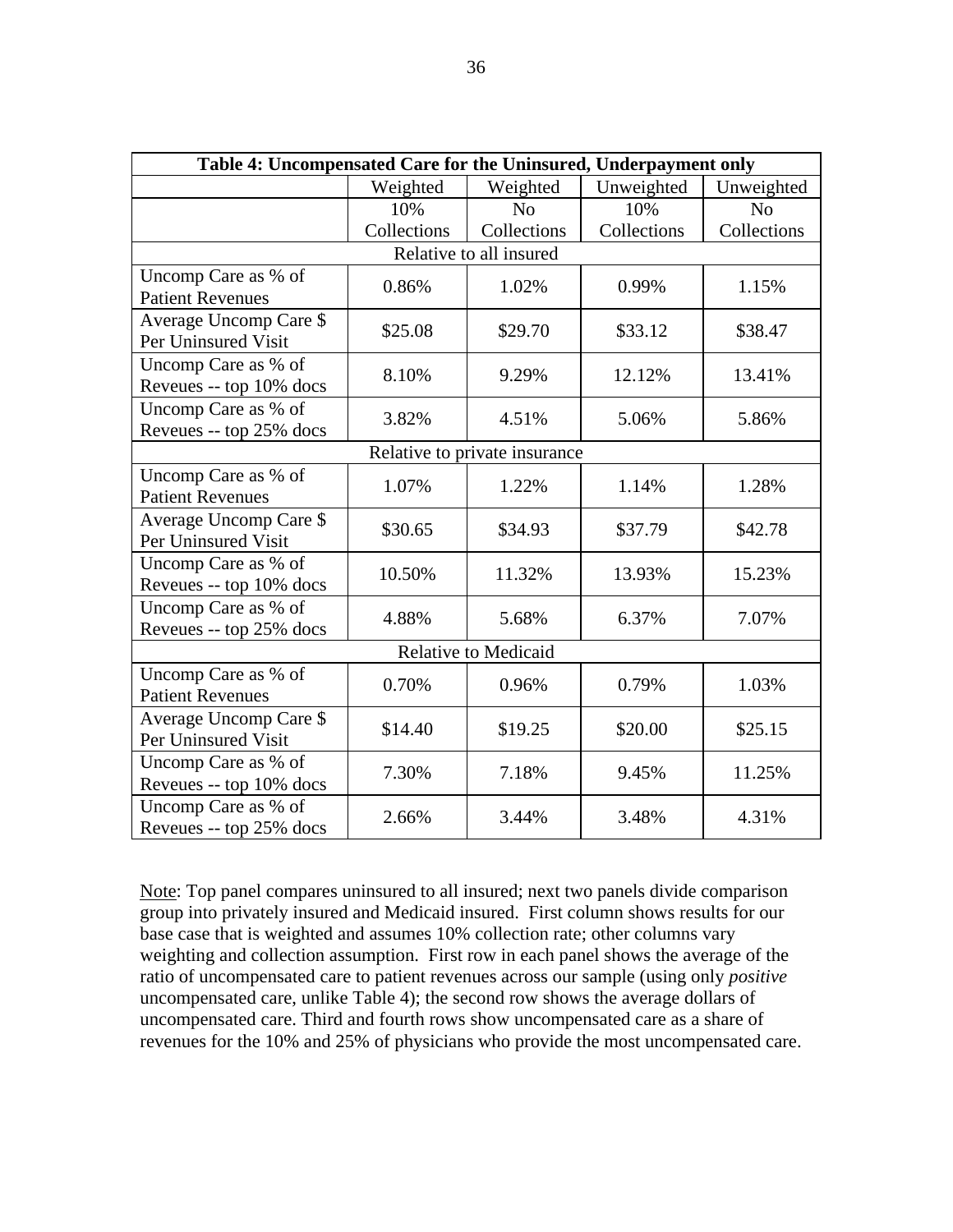| Table 5: Patient Perspective -- Uncompensated Care for the Uninsured |                                                  |                               |             |                |  |  |
|----------------------------------------------------------------------|--------------------------------------------------|-------------------------------|-------------|----------------|--|--|
|                                                                      | Weighted<br>Weighted<br>Unweighted<br>Unweighted |                               |             |                |  |  |
|                                                                      | 10%                                              | N <sub>o</sub>                | 10%         | N <sub>o</sub> |  |  |
|                                                                      | Collections                                      | Collections                   | Collections | Collections    |  |  |
|                                                                      |                                                  | Relative to all insured       |             |                |  |  |
| % Visits with no<br>payment                                          |                                                  | 26.9%                         |             | 44.1%          |  |  |
| % Visits paying 50%<br>less than insured                             | 29.0%                                            | 29.9%                         | 46.2%       | 47.6%          |  |  |
| % Visits paying more<br>than insured                                 | 64.2%                                            | 64.1%                         | 46.5%       | 46.2%          |  |  |
| % Visits paying 50%<br>more than insured                             | 26.6%                                            | 26.5%                         | 21.7%       | 21.6%          |  |  |
| % Visits paying 100%<br>more than insured                            | 9.6%                                             | 9.6%                          | 8.6%        | 8.5%           |  |  |
|                                                                      |                                                  | Relative to private insurance |             |                |  |  |
| % Visits with no<br>payment                                          |                                                  | 26.6%                         |             | 42.6%          |  |  |
| % Visits paying 50%<br>less than insured                             | 29.3%                                            | 29.9%                         | 45.6%       | 46.7%          |  |  |
| % Visits paying more<br>than insured                                 | 63.4%                                            | 63.3%                         | 45.6%       | 45.4%          |  |  |
| % Visits paying 50%<br>more than insured                             | 22.1%                                            | 22.1%                         | 17.1%       | 17.0%          |  |  |
| % Visits paying 100%<br>more than insured                            | 7.6%                                             | 7.6%                          | 6.5%        | 6.5%           |  |  |
| <b>Relative to Medicaid</b>                                          |                                                  |                               |             |                |  |  |
| % Visits with no<br>payment                                          |                                                  | 35.0%                         |             | 50.4%          |  |  |
| % Visits paying 50%<br>less than insured                             | 23.9%                                            | 37.2%                         | 45.7%       | 52.4%          |  |  |
| % Visits paying more<br>than insured                                 | 61.7%                                            | 60.9%                         | 46.2%       | 44.9%          |  |  |
| % Visits paying 50%<br>more than insured                             | 50.5%                                            | 50.2%                         | 38.2%       | 37.6%          |  |  |
| % Visits paying 100%<br>more than insured                            | 32.1%                                            | 31.9%                         | 24.9%       | 24.5%          |  |  |

Note: Results from calculations described in text. Top panel compares uninsured to all insured; next two panels divide comparison group into privately insured and Medicaid insured. First column shows results for our base case that is weighted and assumes 10% collection rate; other columns vary weighting and collection assumption.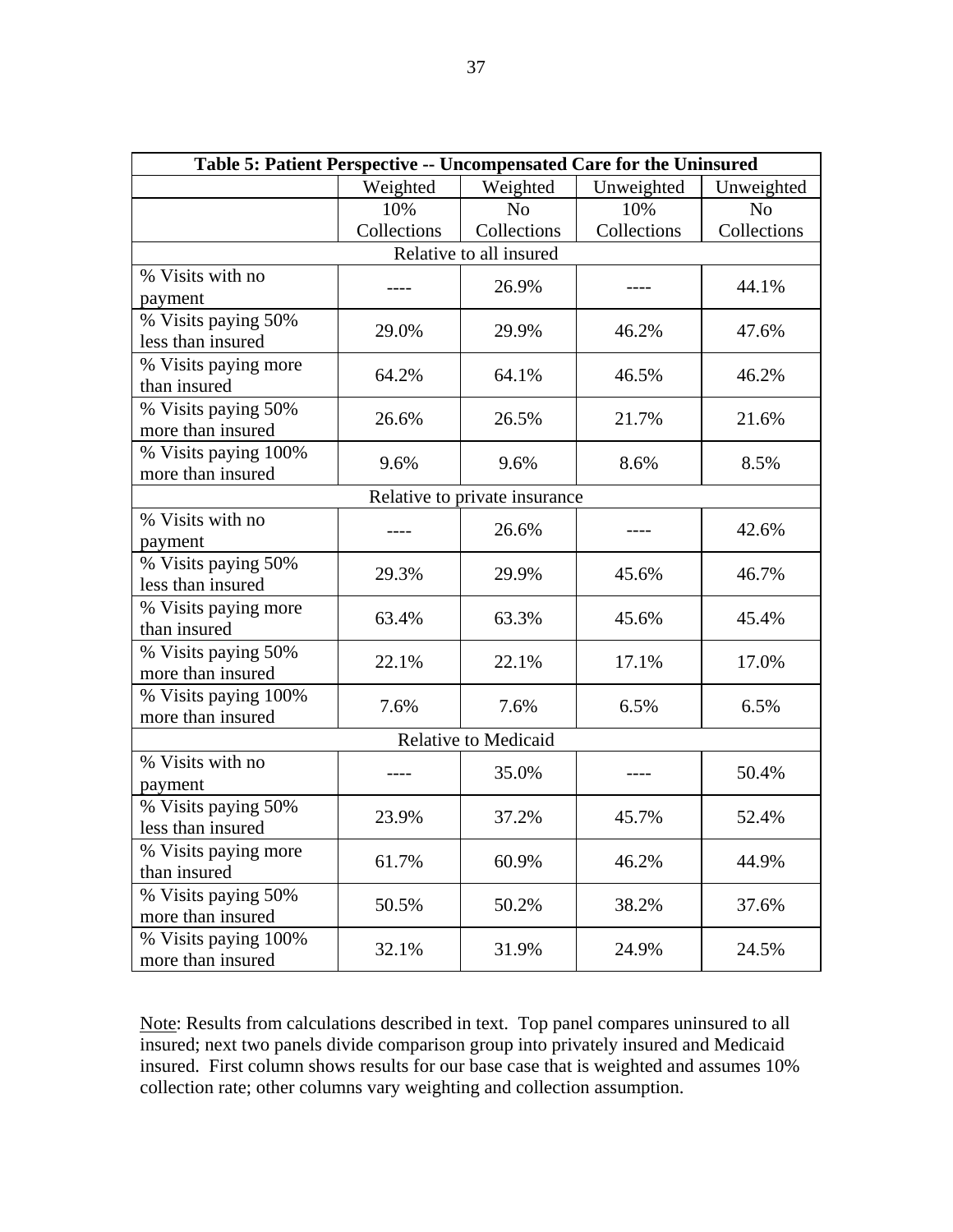| Table 6: Uncompensated Care, Calculated from List Prices                |             |                |             |             |  |
|-------------------------------------------------------------------------|-------------|----------------|-------------|-------------|--|
|                                                                         | Weighted    | Weighted       | Unweighted  | Unweighted  |  |
|                                                                         | 10%         | N <sub>0</sub> | 10%         |             |  |
|                                                                         | Collections | Collections    | Collections | Collections |  |
| % Providers who collect less<br>than list price                         | 94.8%       | 94.8%          | 95.1%       | 95.1%       |  |
| % Visits with payment less<br>than list price                           | 39.8%       | 39.8%          | 57.0%       | 57.0%       |  |
| Average % underpayment                                                  | 48.7%       | 51.7%          | 64.4%       | 67.7%       |  |
| Average \$ underpayment,<br>per visit                                   | \$93.36     | \$98.93        | \$121.39    | \$127.63    |  |
| Underpayment as % of<br>Patient Revenue, calculated<br>from list prices | 2.7%        | 2.8%           | 3.0%        | 3.2%        |  |

Note: First column shows results for our base case that is weighted and assumes 10% collection rate; other columns vary weighting and collection assumption.